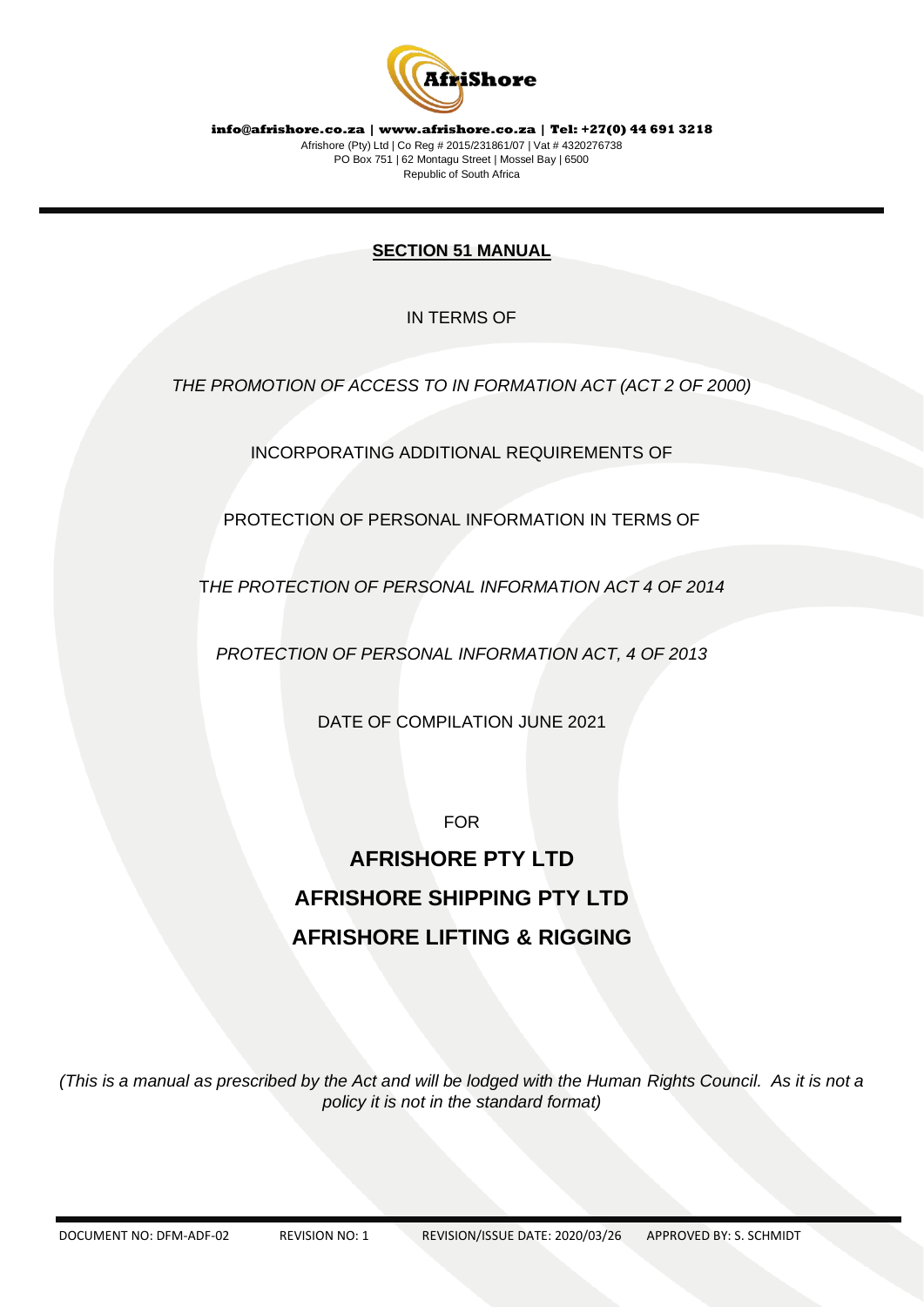

# **INDEX**

- 1. PURPOSE OF THE MANUAL / THE ACT
- 2. INTRODUCTION
- 3. COMPANY CONTACT DETAILS
- 4. DESCRIPTION OF GUIDE REFERRED TO IN SECTION 10: SECTION 51(1)(b)
- 4.1 PERSONAL INFORMATION COLLECTED
- 4.2 THE USAGE OF PERSONAL INFORMATION
- 4.3 DISCLOSURE OF PERSONAL INFORMATION
- 4.4 SAFEGUARDING CLIENT INFORMATION
- 4.5 ACCESS AND CORRECTION OF PERSONAL INFORMATION
- 4.6 AMENDMENTS TO THIS POLICY
- 4.7 AVAILABILITY OF THE MANUAL
- 4.8 INFORMATION AS MAY BE PRESCRIBED UNDER SECTION 51(1)(f)
- 4.9 INFORMATION REQUIRED IN TERMS OF SECTION 52 (2)
- 4.10 THE PRESCRIBED FORMS
- 4.11 THE PRESCRIBED FEES
- 4.12 DECISION TO GRANT ACCESS TO RECORDS
- 4.13 GROUNDS FOR REFUSAL OF ACCESS TO RECORDS IN TERMS OF PAIA
- 4.14 REMEDIES AVAILABLE TO THE REQUESTER UPON REFUSAL OF A REQUEST FOR ACCESS IN TERMS OF PAIA
- 4.15 RECORDS THAT CANNOT BE FOUND
- 4.16 PUBLICATION AND AVAILABILITY OF CERTAIN RECORDS OF PAIA
- 5. PROTECTION OF PERSONAL INFORMATION THAT IS PROCESSED BY THE COMPANY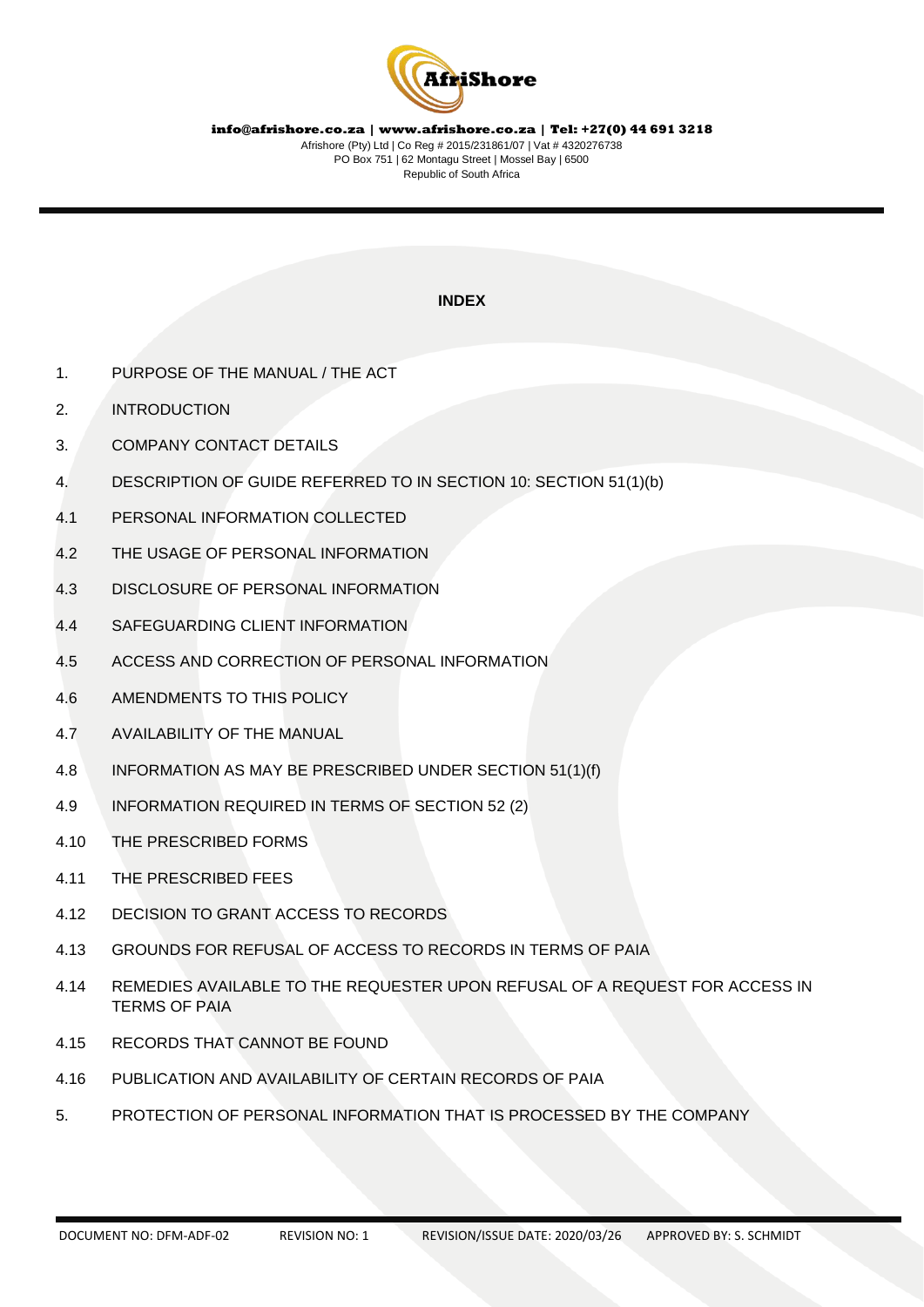

#### **LIST OF APPENDIX**

- APPENDIX 1 DEFINITIONS
- APPENDIX 2 DESCRIPTION OF THE SUBJECTS ON WHICH THE COMPANY HOLDS RECORDS, AND THE CATEGORIES OF RECORDS HELD ON EACH SUBJECT. EACH OF THESE RECORDS ARE AVAILABLE ON REQUEST IN TERMS OF PAIA
- APPENDIX 3 LIST OF APPLICABLE LEGISLATION
- APPENDIX 4 ACCESS REQUEST FORM
- APPENDIX 5 FEES
- APPENDIX 6 PART 1 : PROCESSING OF PERSONAL INFORMATION IN ACCORDANCE WITH POPIA

PART 2 : CATEGORIES OF DATA SUBJECTS AND CATEGORIES OF PERSONAL INFORMATION RELATING THERETO

PART 3 : RECIPIENTS OF PERSONAL INFORMATION

PART 4 : CROSS BORDER TRANSFERS OF PERSONAL INFORMATION

PART 5 : DESCRIPTION OF INFORMATION SECURITY MEASURES

APPENDIX 7 OBJECTION OT THE PROCESSING OF PERSONAL INFORMATION IN TERMS OF SECTION

11(3) OF THE PROTECTION OF PERSONAL INFROMATION ACT, 2013

APPENDIX 8 REQUEST FOR CORRECTION OR DELETION OF PERSONAL INFORMATION OR DESTROYING OR DELETION OF RECORD OF PERSONAL INFORMATION IN TERMS OF SECTION 24(1) OF THE PROTECTION OF PERSONAL INFORMATION ACT, 2013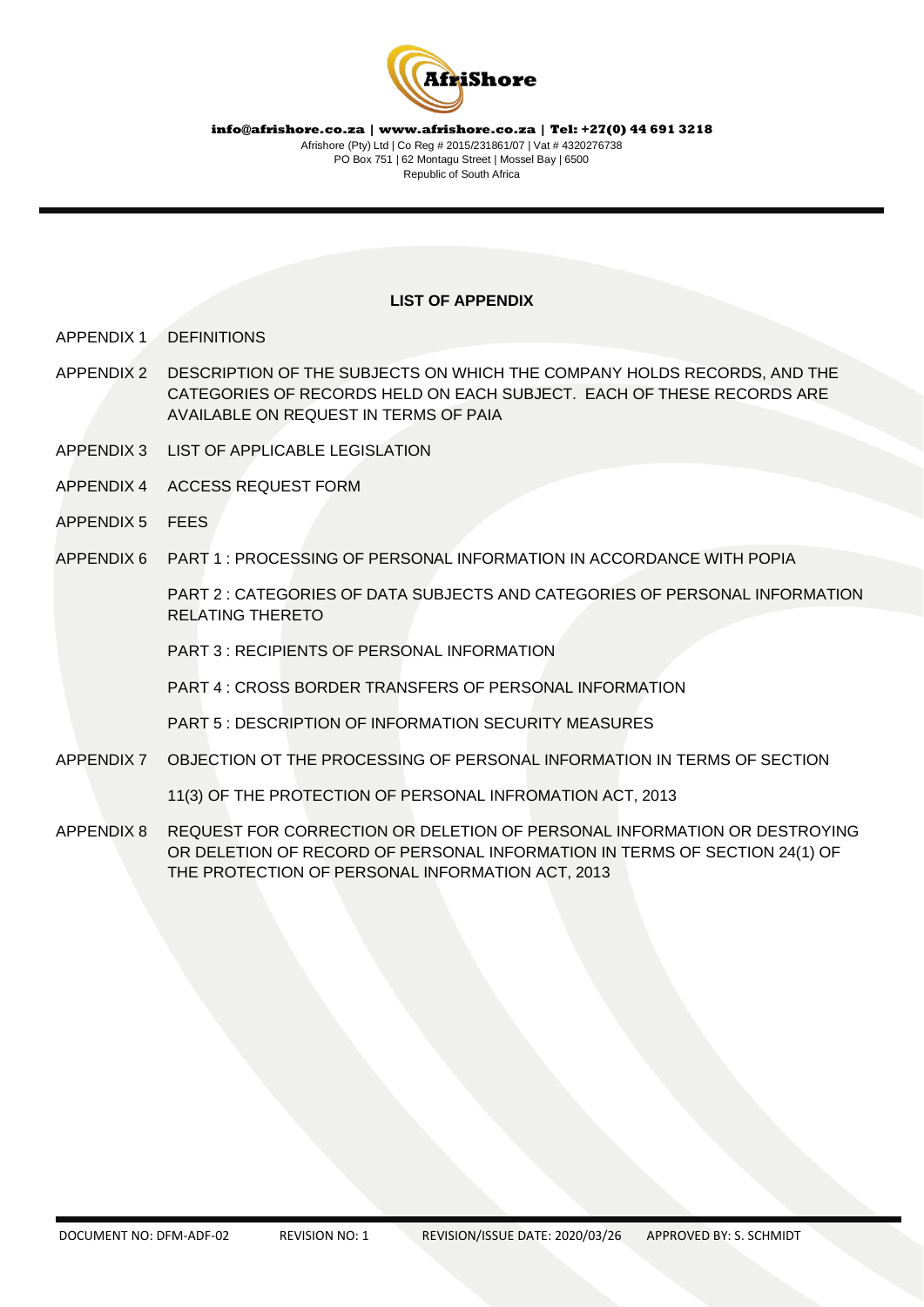

Afrishore (Pty) Ltd | Co Reg # 2015/231861/07 | Vat # 4320276738 PO Box 751 | 62 Montagu Street | Mossel Bay | 6500 Republic of South Africa

# **1. PURPOSE OF THE MANUAL/THE ACT**

This manual:

- For the purposes of PAIA, details the procedure to be followed by a Requester and the manner in which a Request for Access will be facilitated, and
- For the purposes of POPIA, amongst other things, details the purpose for which Personal Information may be processed; a description of the categories of Data Subjects for whom the company processes personal information as well as the categories of personal information relating to such data subjects, and the recipients to whom personal information may be supplied.
- POPI requires the company to inform their clients as to the manner in which their personal information is used, disclosed, and destroyed.
- The company guarantees its commitment to protecting its client's privacy and ensuring that their personal information is used appropriately, transparently, securely and in accordance with applicable laws.
- The manual sets out the manner in which the company deals with their client's personal information as well as and stipulates the purpose for which said information is used.

The Act (Section 51(1) (b))

- The ACT grants a requester access to records of a private body, if the record is required for the exercise or protection of any rights. If a public body lodges a request, the public body must be acting in the public interest.
- Requests in terms of the ACT shall be made in accordance with the prescribed procedures, at the rates provided. The forms and tariff are dealt with in paragraphs 6 and 7 of the Act.
- Requesters are referred to the Guide in terms of Section 10 which has been compiled by the South African Human Rights Commission, which will contain information for the purposes of exercising Constitutional Rights. The Guide is available from the SAHRC.
- The contact details of the Commission are:

Postal Address: Private Bag 2700, Houghton, 2041 Telephone Number: +27-11-877 3600 Fax Number: +27-11-403 0625 Website: www.sahrc.org.za

# **2. INTRODUCTION**

-

Afrishore group is a logistics company in the oil & gas industry servicing both local and international clients. Afrishore Lifting & Rigging assembles and retail related products for the oil & gas industry, fishing, agriculture, forestry and building industries.

SECTION 51 MANUAL FOR

**AFRISHORE PTY LTD**

**AFRISHORE SHIPPING PTY LTD**

**AFRISHORE LIFTING & RIGGING**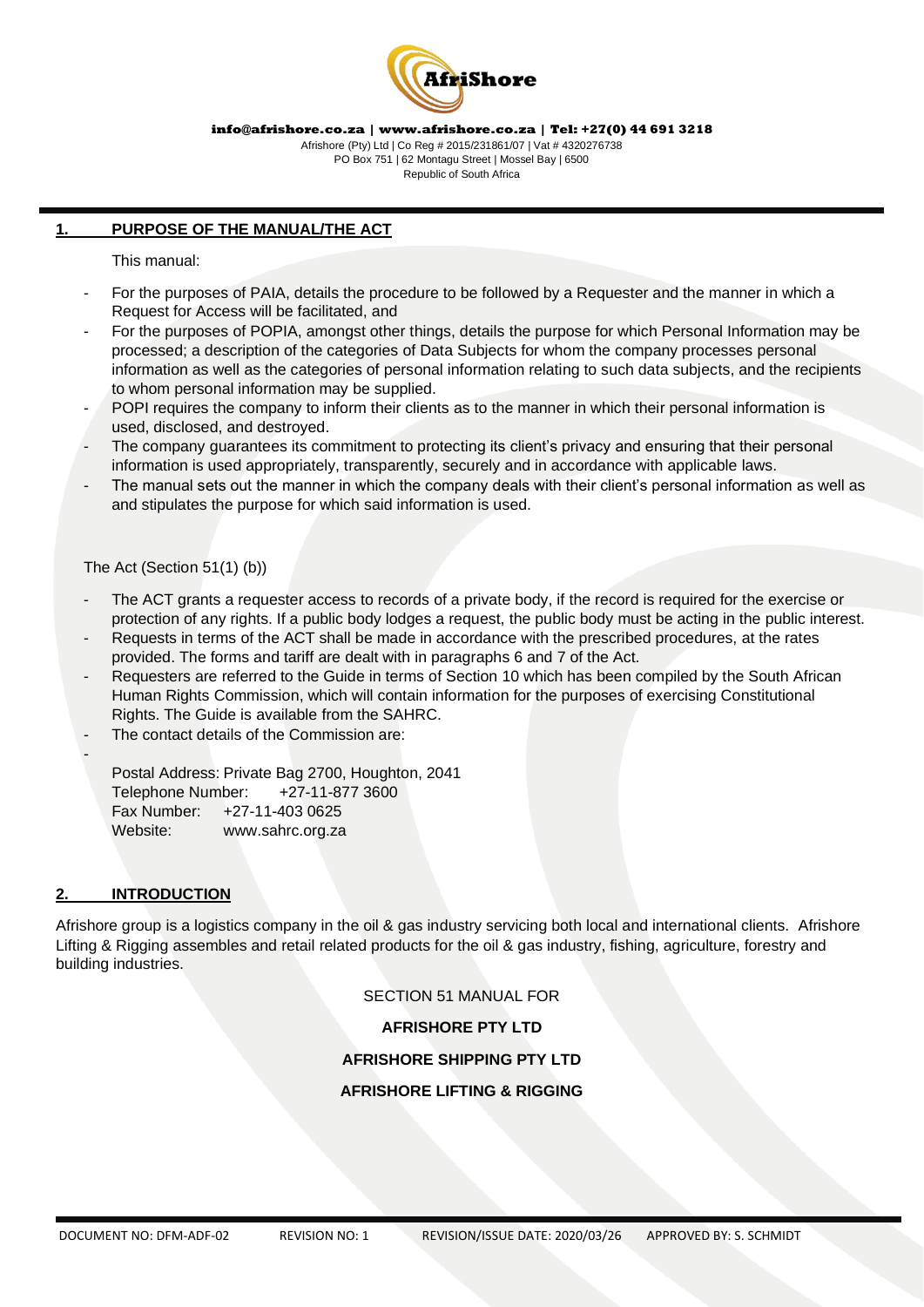

# **3. COMPANY CONTACT DETAILS**

INFORMATION REQUIRED UNDER SECTION 51(1)(a) OF THE ACT POSTAL ADDRESS OF HEAD OF COMPANY / INFORMATION OFFICER: **P.O. BOX 751, MOSSEL BAY, 6500** PHYSICAL ADDRESS OF HEAD OF COMPANY **62 MONTAGU STREET, MOSSEL BAY, 6500** TEL. No OF HEAD OF COMPANY **+27 (0) 44-6913218** FAX. No OF HEAD OF COMPANY **+27 (0) 044-6907784** EMAIL ADDRESS OF HEAD OF COMPANY **[shirley@afrishore.co.za](mailto:shirley@afrishore.co.za) WEBSITE**

www.afrishore.co.za

# **4. DESCRIPTION OF GUIDE REFERRED TO IN SECTION 10: SECTION 51 (1)(b)**

A guide has been compiled in terms of Section 10 of PAIA by:

# **SHIRLEY SCHMIDT (INFORMATION OFFICER)**

**AND**

# **ELIZABETH TAYLOR (DEPUTY INFORMATION OFFICER).**

It contains information required by a person wishing to exercise any right, contemplated by PAIA. This Guide is available for inspection, inter alia, at the office of **AFRISHORE PTY LTD** at the physical address above and at the SAHRC.

# **4.1 PERSONAL INFORMATION COLLECTED**

Section 9 of POPI states that "Personal Information may only be processed if given the purpose for which it is processed, it is adequate, relevant, and not excessive."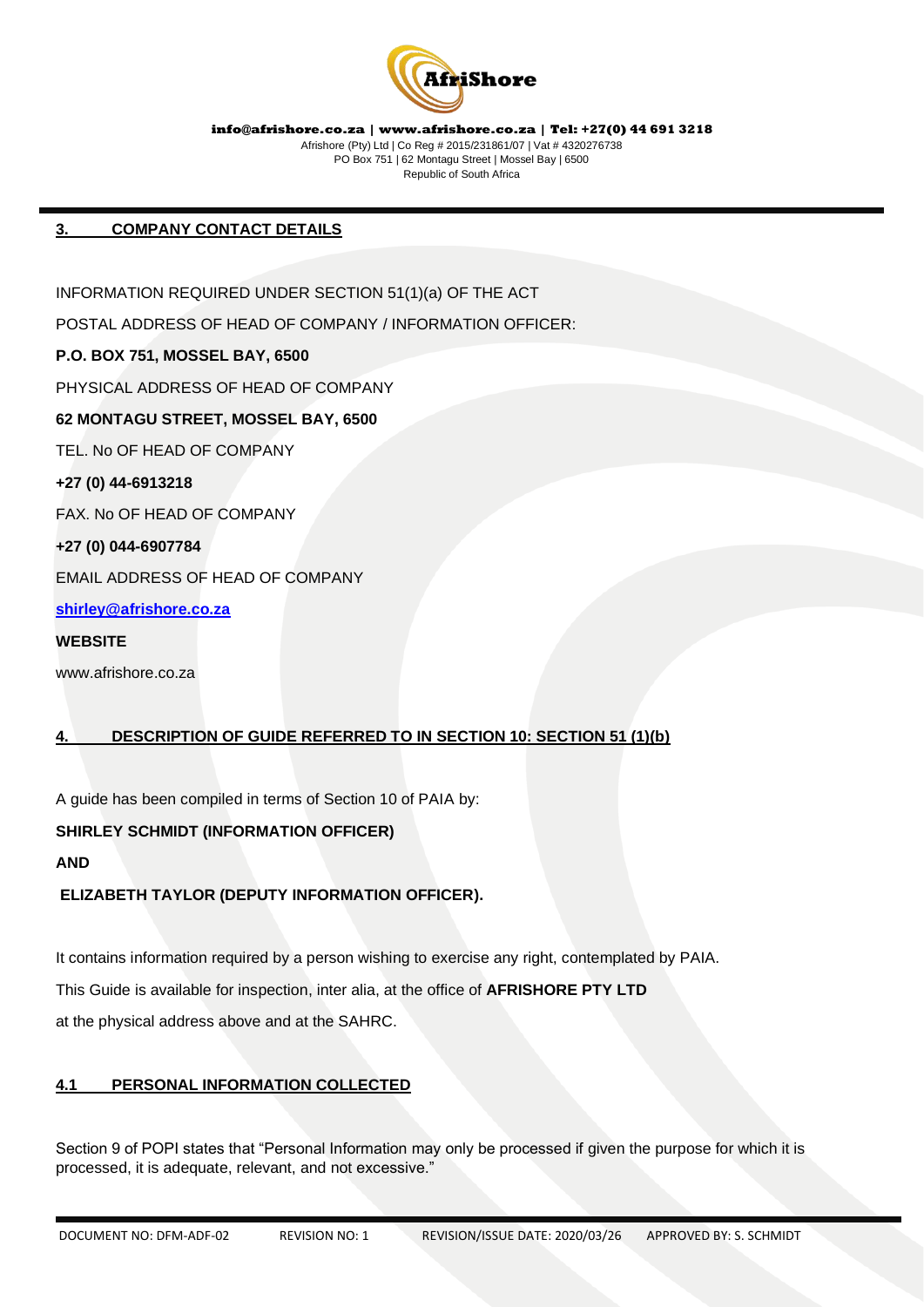

Afrishore (Pty) Ltd | Co Reg # 2015/231861/07 | Vat # 4320276738 PO Box 751 | 62 Montagu Street | Mossel Bay | 6500 Republic of South Africa

The company collects and processes client's personal information pertaining to the client's needs. The type of information will depend on the need for which it is collected and will be processed for that purpose only. Whenever possible, the company will inform the client as to the information required and the information deemed optional. Examples of personal information we collect include, but is not limited to:

- The Client's Identity /Passport number, name, surname, address, postal code, marital status.

- Description of the client's residence, business, assets; financial information, banking details, etc-.

The company also collects and processes the client's personal information for marketing purposes in order to ensure that our products and services remain relevant to our clients and potential clients.

The company aims to have agreements in place with all product suppliers, insurers and third-party service providers to ensure a mutual understanding with regard to the protection of the client's personal information. The company's suppliers will be subject to the same regulations as applicable to the company.

With the client's consent, the company may also supplement the information provided with information the company receives from other providers in order to offer a more consistent and personalized experience in the client's interaction with the company.

For purposes of this manual, clients include potential and existing clients.

# **4.2 THE USAGE OF PERSONAL INFORMATION**

The Client's Personal Information will only be used for the purpose for which it was collected and as agreed.

According to section 10 of POPI, personal information may only be processed if certain conditions, listed below, are met along with supporting information for the companies processing of Personal Information:

- The client's consents to the processing: consent is obtained from clients during the introductory, appointment and needs analysis stage of the relationship.
- Processing complies with an obligation imposed by law on the company.

# **4.3 DISCLOSURE OF PERSONAL INFORMATION**

The company may disclose a client's personal information to any of the subsidiaries, joint venture companies and or approved product- or third-party service providers whose services or products clients elect to use. The company has agreements in place to ensure that compliance with confidentiality and privacy conditions.

The company may also disclose a client's information where it has a duty or a right to disclose in terms of applicable legislation, the law, or where it may be deemed necessary in order to protect the company's rights.

# **4.4 SAFEGUARDING CLIENT INFORMATION**

It is a requirement of POPI to adequately protect personal information. The COMPANY will continuously review its security controls and processes to ensure that personal information is secure.

The following procedures are in place in order to protect personal information: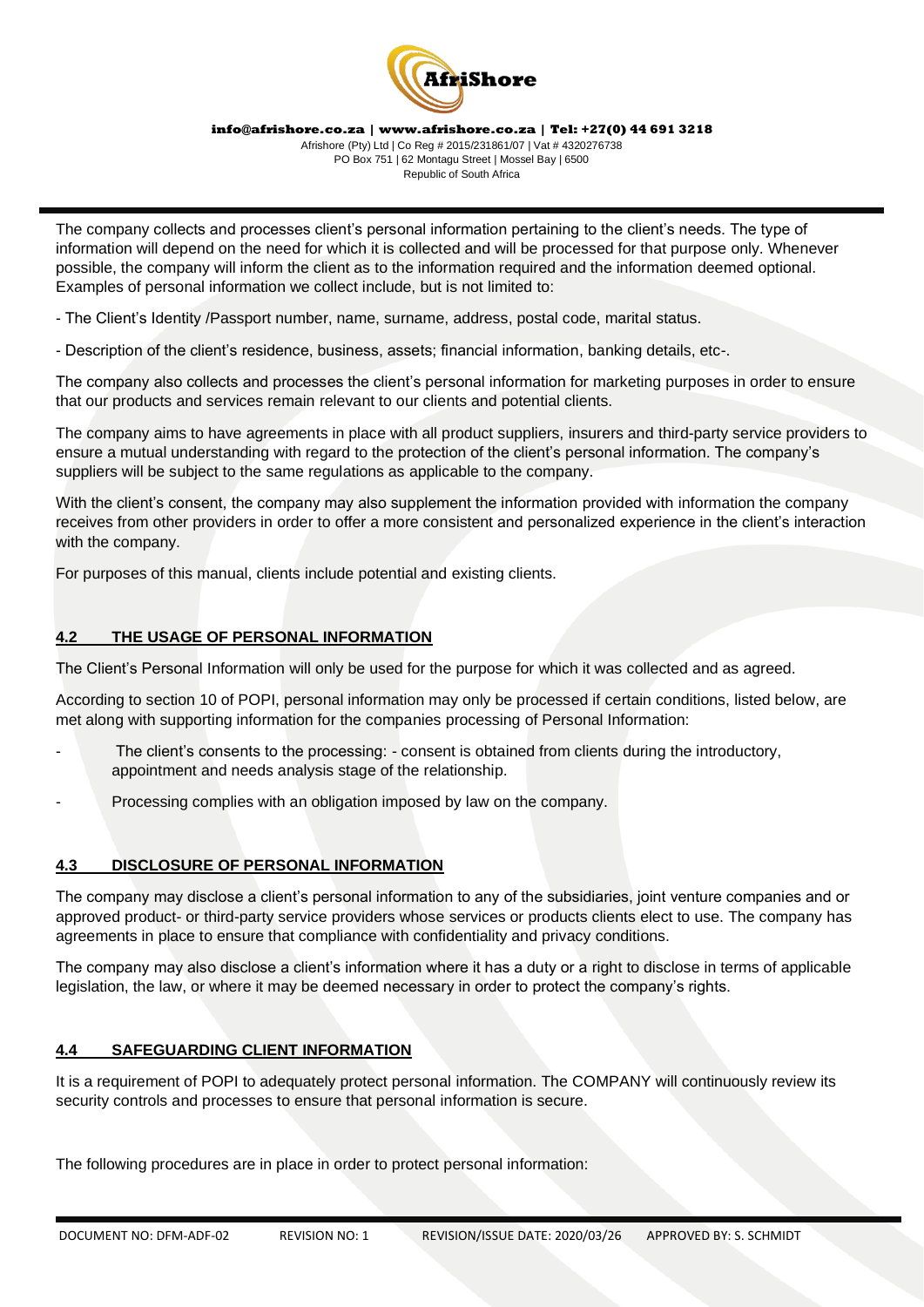

Afrishore (Pty) Ltd | Co Reg # 2015/231861/07 | Vat # 4320276738 PO Box 751 | 62 Montagu Street | Mossel Bay | 6500 Republic of South Africa

4.4.1 The Company's Information Officer is SHIRLEY SCHMIDT (CEO) whose details are available in this manual and who is responsible for the compliance with the conditions of the lawful processing of personal information and other provisions of POPI. She is assisted by ELIZABETH TAYLOR (COMPLIANCE MANAGER) who will function as the Group's Deputy Information Officer.

4.4.2 This manual has been put in place and training on this manual and the POPI Act has already taken place.

4.4.3 Each new employee will be required to sign an EMPLOYMENT CONTRACT containing relevant consent clauses for the use and storage of employee information, or any other action so required, in terms of POPI.

4.4.4 Every employee currently employed within the company will be required to sign an addendum to their EMPLOYMENT CONTRACTS containing relevant consent clauses for the use and storage of employee information, or any other action so required, in terms of POPI.

4.4.5 The company's archived client information is stored on site, which is also governed by POPI, access is limited to these areas to authorized personal.

CONSENT to process client information is obtained from clients (or a person who has been given authorisation from the client to provide the client's personal information) during the introductory, appointment and needs analysis stage of the relationship.

# **4.5 ACCESS AND CORRECTION OF PERSONAL INFORMATION**

Clients have the right to access the personal information the company holds about them.

Clients also have the right to ask the company to update, correct or delete their personal information on reasonable grounds.

Once a client objects to the processing of their personal information, the company may no longer process said personal information.

The company will take all reasonable steps to confirm its clients' identity before providing details of their personal information or making changes to their personal information.

# **4.6 AMENDMENTS TO THIS POLICY**

Amendments to, or a review of this Policy, will take place on an ad hoc basis or at least once a year.

# **4.7 AVAILABILITY OF THE MANUAL**

This manual is made available in terms of Regulation Number R187 of 15 February 2002 as well in terms of PAIA and section 4 of the regulations to POPIA.

The manual is available at [https://www.afrishore.co.za.](https://www.afrishore.co.za/)

The manual is further available from SAHRC and the offices of the company for inspection during normal business hours. No fee will be levied for inspection.

Copies of the manual can be obtained from the Information Officer.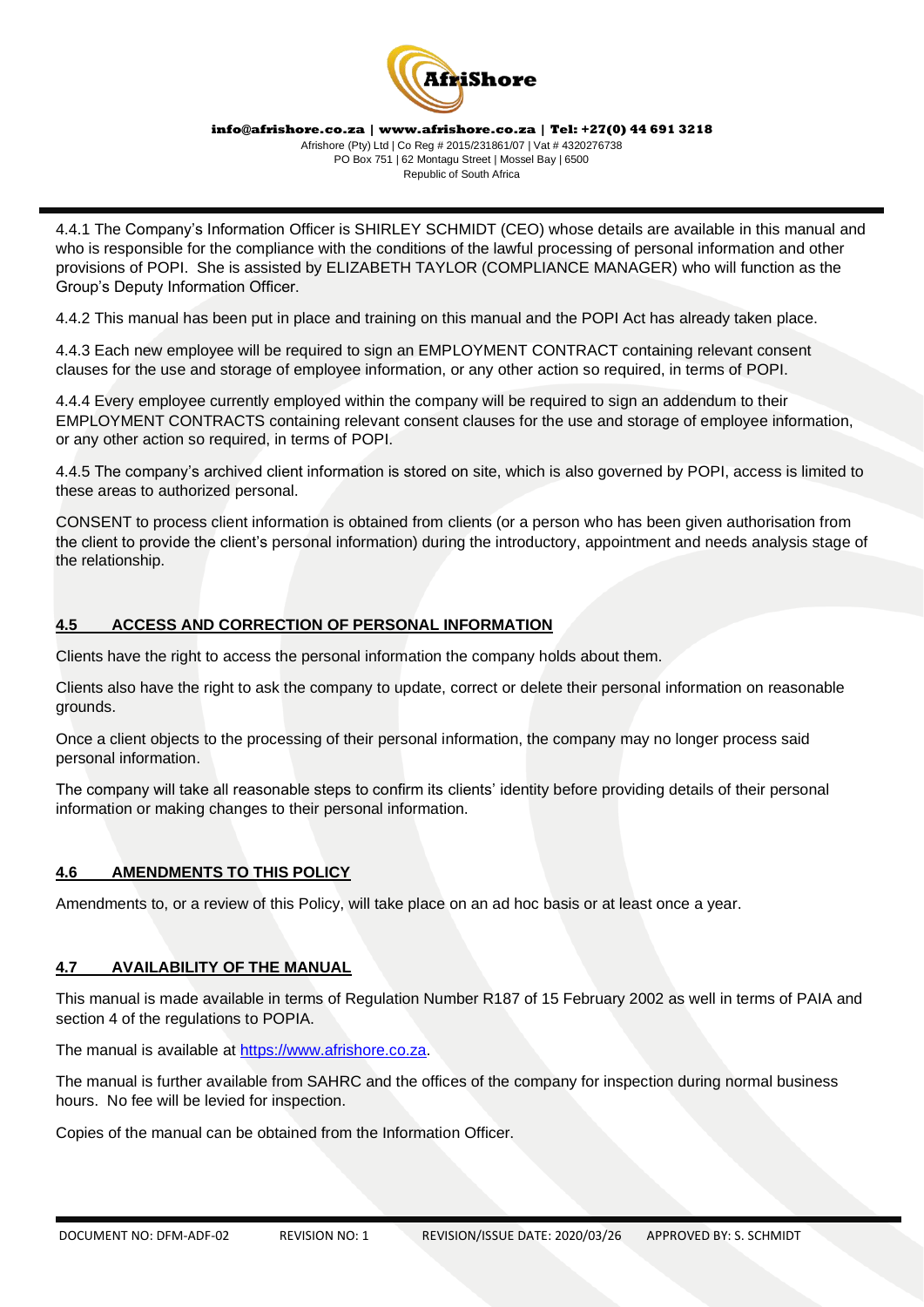

# **4.8 INFORMATION AS MAY BE PRESCRIBED UNDER SECTION 51(1)(F)**

The Minister of Justice and Constitutional Development of the Republic of South Africa has not made any regulations in this regard.

# **4.9 INFORMATION REQUIRED IN TERMS OF SECTION 52 (2)**

The Minister of Justice and Constitutional Development of the Republic of South Africa

has not made any regulations in this regard.

# **4.10 THE PRESCRIBED FORMS**

The prescribed forms and fees are available on the website of the Department of Justice

and Constitutional Development at www.doj.gov.za under the regulations section.

4.10.1 FORM OF REQUEST (Section 51 (1) (e))

To facilitate the processing of your request, kindly:

4.10.2 Use the prescribed form, available on the website of the SOUTH AFRICAN HUMAN RIGHTS COMMISSION at www.sahrc.org.za.

- 4.10.3 Address your request to the Head of the Company (CEO).
- 4.10.4 Provide sufficient details to enable the COMPANY to identify:
- (a) The record(s) requested.
- (b) The requester (and if an agent is lodging the request, proof of capacity).
- (c) The form of access required.
- (d) (i) The postal address or fax number of the requester in the Republic.
	- (ii) If the requester wishes to be informed of the decision in any manner (in addition to written) the manner and particulars thereof.
- (e) The right which the requester is seeking to exercise or protect with an explanation of the reason the record is required to exercise or protect the right.

# 4.11 **PRESCRIBED FEES (Section 51 (1)**

The following applies to requests (other than personal requests):

- 4.11.1 A requestor is required to pay the prescribed fees if any
- 4.11.2 If the preparation of the record requested requires more than the prescribed hours (six), a deposit shall be paid (of not more than one third of the access fee which would be payable if the request were granted).
- 4.11.3 A requestor may lodge an application with a court against the tender/payment of the request fee and/or deposit.
- 4.11.4 Records may be withheld until the fees have been paid.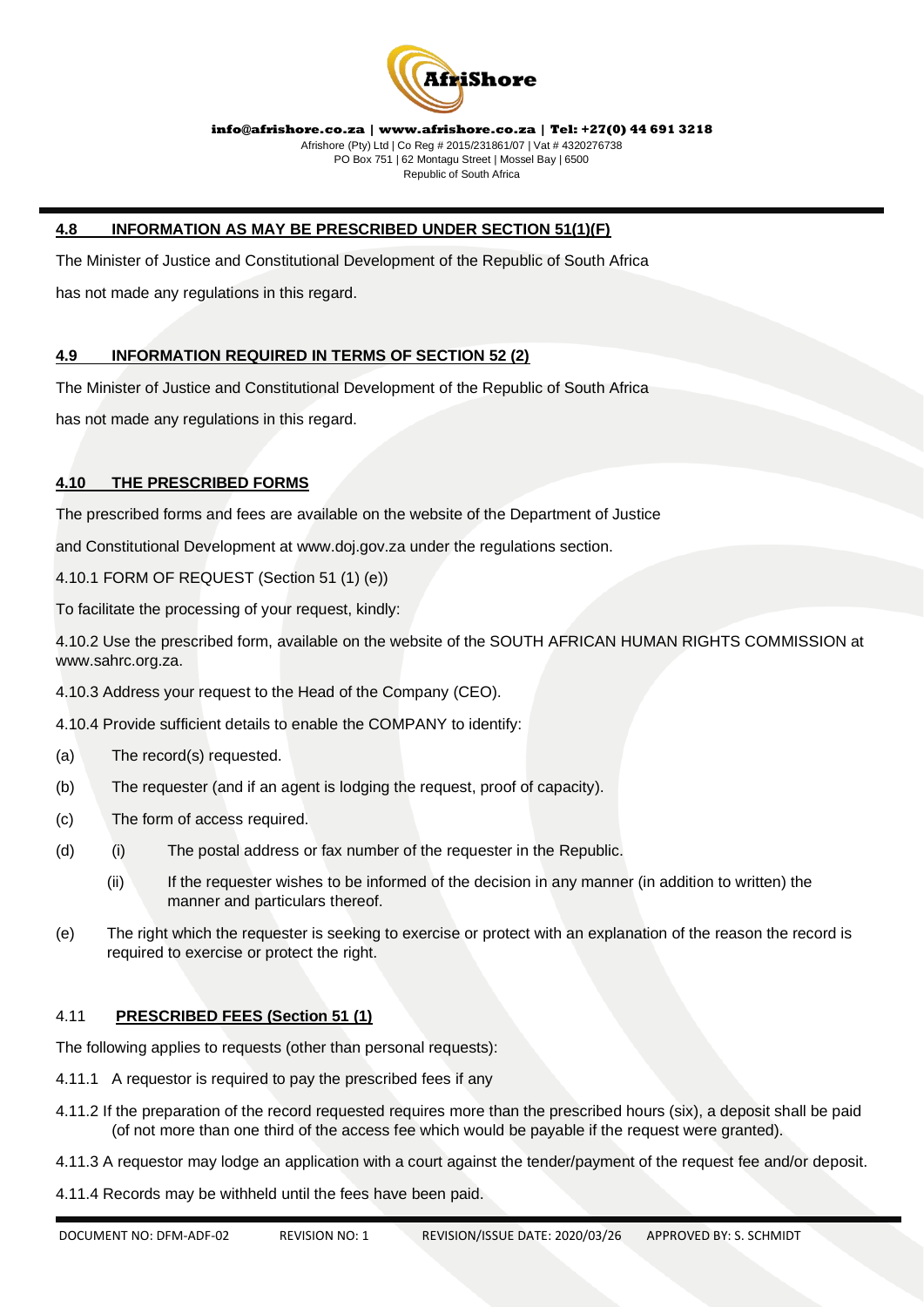

4.11.5 The fee structure is available on the website of the SOUTH AFRICAN HUMAN RIGHTS COMMISSION at [www.sahrc.org.za.](http://www.sahrc.org.za/)

# 4.12 **DECISION TO GRANT ACCESS TO RECORDS**

The Company will decide whether to grant or decline the Request for Access within 30 days of receipt of the Request for Access and must give notice to the Requester with reasons (if required) to that effect.

- a. The period referred to above may be extended for a further period of not more than 30 days if the Request for Access is for a large number of Records or the Request for Access requires a search for Records held at another office of the Company and the Records cannot reasonably be obtained within the original 30-day period.
- b. The Company will notify the Requester in writing should an extension of time as contemplated above be required.
- c. If, in addition to a written reply from the Information Officer, the Requester wishes to be informed of the decision on the Request for Access in any other manner, the Requester must state the manner and particulars so required.

# **4.13 GROUNDS FOR REFUSAL OF ACCESS TO RECORDS IN TERMS OF PAIA**

The following are the grounds on which the Company may, subject to the exceptions contained in Chapter 4 of PAIA, refuse a Request for Access in accordance with Chapter 4 of PAIA:

- 4.13.1 Mandatory protection of the privacy of a third party who is a natural person, including a deceased person, where such disclosure of Personal Information would be unreasonable.
- 4.13.2 Mandatory protection of the commercial information of a third party, if the Records contain:
	- trade secrets of that third party;
	- financial, commercial, scientific or technical information of the third party, the disclosure of which could likely cause harm to the financial or commercial interests of that third party; and/or
	- information disclosed in confidence by a third party to the Company, the disclosure of which could put that third party at a disadvantage in contractual or other negotiations or prejudice the third party in commercial competition;
- 4.13.3 mandatory protection of confidential information of third parties if it is protected in terms of any agreement;
- 4.13.4 mandatory protection of the safety of individuals and the protection of property;
- 4.13.5 mandatory protection of Records that would be regarded as privileged in legal proceedings;
- 4.13.6 protection of the commercial information of the Company, which may include:
	- trade secrets:
	- financial/commercial, scientific or technical information, the disclosure of which could likely cause harm to the financial or commercial interests of the Company;
	- information which, if disclosed, could put the Company at a disadvantage in contractual or other negotiations or prejudice the Company in commercial competition; and/or
	- computer programs which are owned by the Company, and which are protected by copyright and intellectual property laws;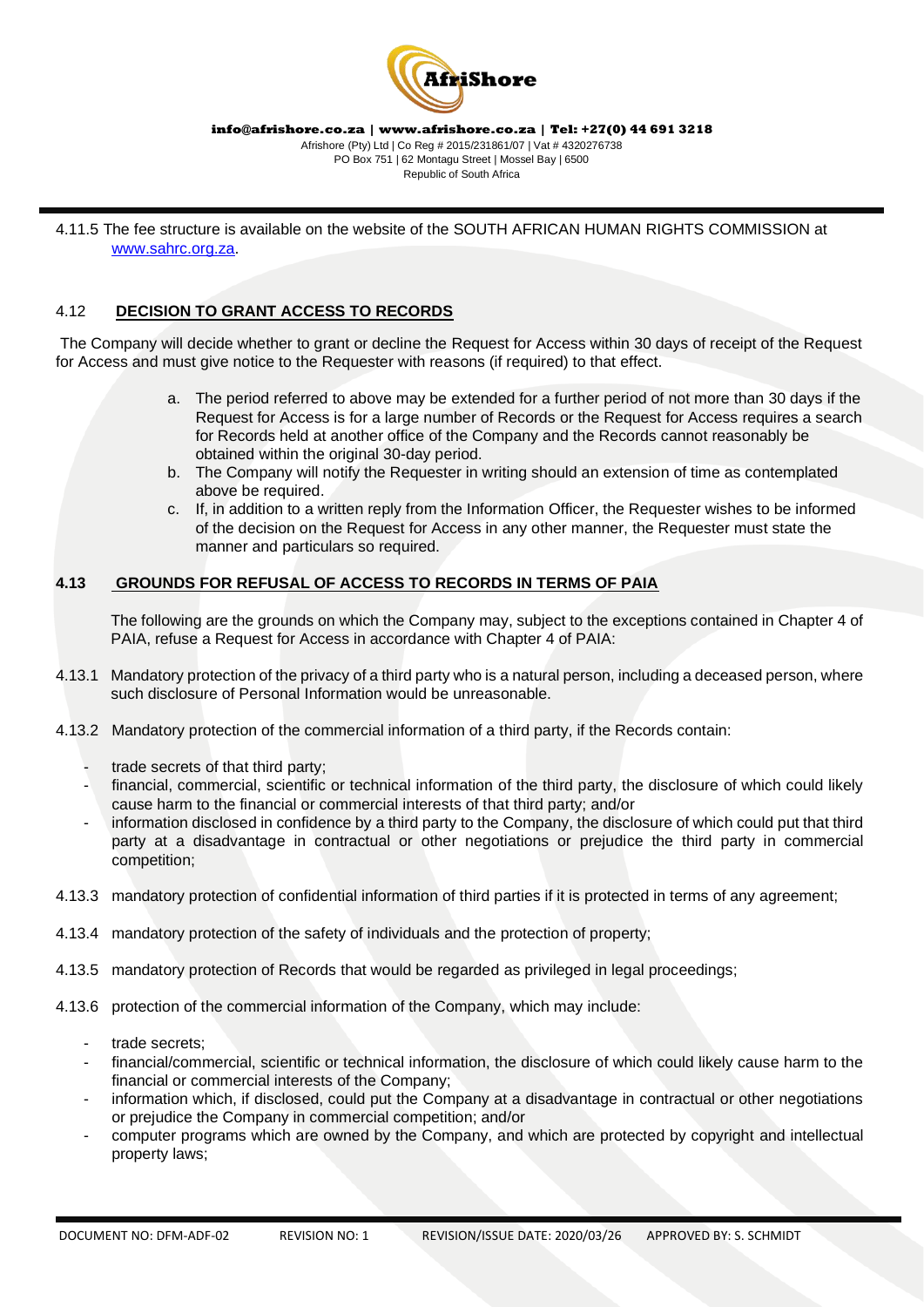

Republic of South Africa

- 4.13.7 research information of the Company or a third party, if such disclosure would place the research or the researcher at a serious disadvantage; and
- 4.13.8 Requests for Records that are clearly frivolous or vexatious, or which involve an unreasonable diversion of resources.

# **4.14 REMEDIES AVAILABLE TO THE REQUESTER UPON REFUSAL OF A REQUEST FOR ACCESS IN TERMS OF PAIA**

- 4.14.1 The Company does not have internal appeal procedures. As such, the decision made by the Information Officer is final, and Requesters will have to exercise such external remedies at their disposal if the Request for Access is refused.
- 4.14.2 In accordance with sections 56(3) (c) and 78 of PAIA, a Requester may apply to a court for relief within 180 days of notification of the decision for appropriate relief.

# **4.15 RECORDS THAT CANNOT BE FOUND**

If the company cannot find the records that the requester is looking for despite reasonable and diligent search and it believes either that the records are lost or that the records are in its possession but unattainable, the requester will receive a notice in this regard from the Information Officer in the form of an affidavit setting out the measures taken to locate the document and accordingly the inability to locate the document.

# **4.16 PUBLICATION AND AVAILABILITY OF CERTAIN RECORDS IN TERMS OF PAIA**

# 4.16.1 **Schedule of Records**

The schedule of Records as contained in Appendix 2 of this Manual details the records that are held and/or processed by the company for the purposes of PAIA AND POPIA respectively. Such access to such records may not be granted if they are subject to the grounds of refusal which are specified in clause 4.13 above.

# 4.16.2 **List of applicable legislation**

The company retains records which are required in terms of legislation other than PAIA.

Certain legislation provides that private bodies shall allow certain persons access to specified records, upon request. Legislation that may be consulted to establish whether the requester has a right of access to a record other than in terms of the procedure set out in the PAIA are set out in Appendix 3.

# 5. **PROTECTION OF PERSONAL INFORMATION THAT IS PROCESSED BY THE COMPANY**

- a. Chapter 3 of POPIA provides for the minimum Conditions for Lawful Processing of Personal Information by a Responsible Party. These conditions may not be derogated from unless specific exclusions apply as outlined in POPIA.
- b. The Company needs Personal Information relating to both individual and juristic persons in order to carry out its business and organisational functions. The manner in which this information is Processed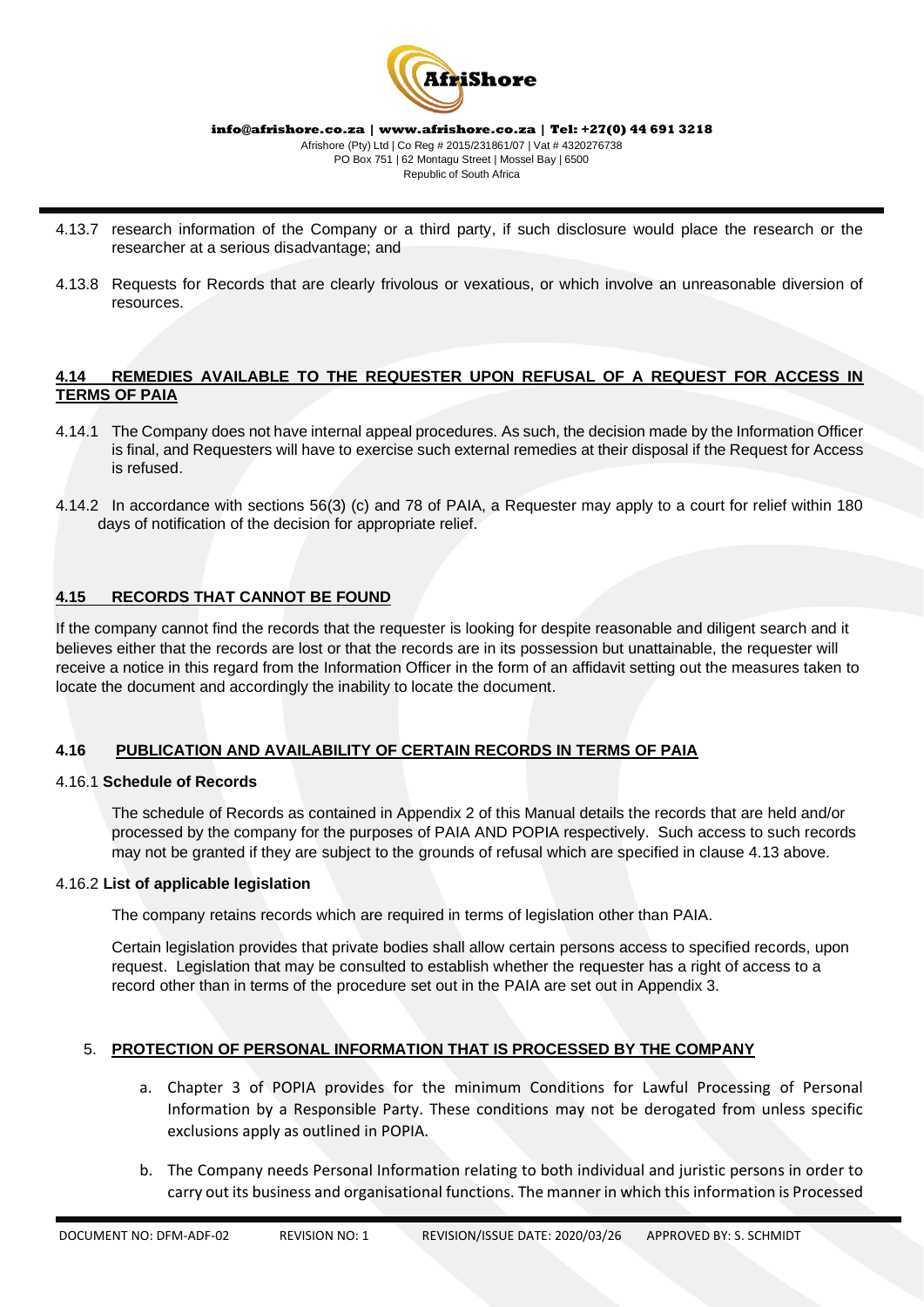

and the purpose for which it is Processed is determined by the Company. The Company is accordingly a Responsible Party for the purposes of POPIA and will ensure that the Personal Information of a Data Subject:

- i. is processed lawfully, fairly and transparently. This includes the provision of appropriate information to Data Subjects when their data is collected by the Company, in the form of privacy or data collection notices. Afrishore must also have a legal basis (for example, consent) to process Personal Information;
- ii. is processed only for the purposes for which it was collected;
- iii. will not be processed for a secondary purpose unless that processing is compatible with the original purpose.
- iv. is adequate, relevant and not excessive for the purposes for which it was collected;
- v. is accurate and kept up to date;
- vi. will not be kept for longer than necessary;
- vii. is processed in accordance with integrity and confidentiality principles; this includes physical and organisational measures to ensure that Personal Information, in both physical and electronic form, are subject to an appropriate level of security when stored, used and communicated by the Company, in order to protect against access and acquisition by unauthorised persons and accidental loss, destruction or damage;
- viii. is processed in accordance with the rights of Data Subjects, where applicable. Data Subjects have the right to:
	- 1. be notified that their Personal Information is being collected by the Company. The Data Subject also has the right to be notified in the event of a data breach;
	- 2. know whether the Company holds Personal Information about them, and to access that information. Any request for information must be handled in accordance with the provisions of this Manual;
	- 3. request the correction or deletion of inaccurate, irrelevant, excessive, out of date, incomplete, misleading or unlawfully obtained personal information;
	- 4. object to the Company's use of their Personal Information and request the deletion of such Personal Information (deletion would be subject to the Company's record keeping requirements);
	- 5. object to the processing of Personal Information for purposes of direct marketing by means of unsolicited electronic communications; and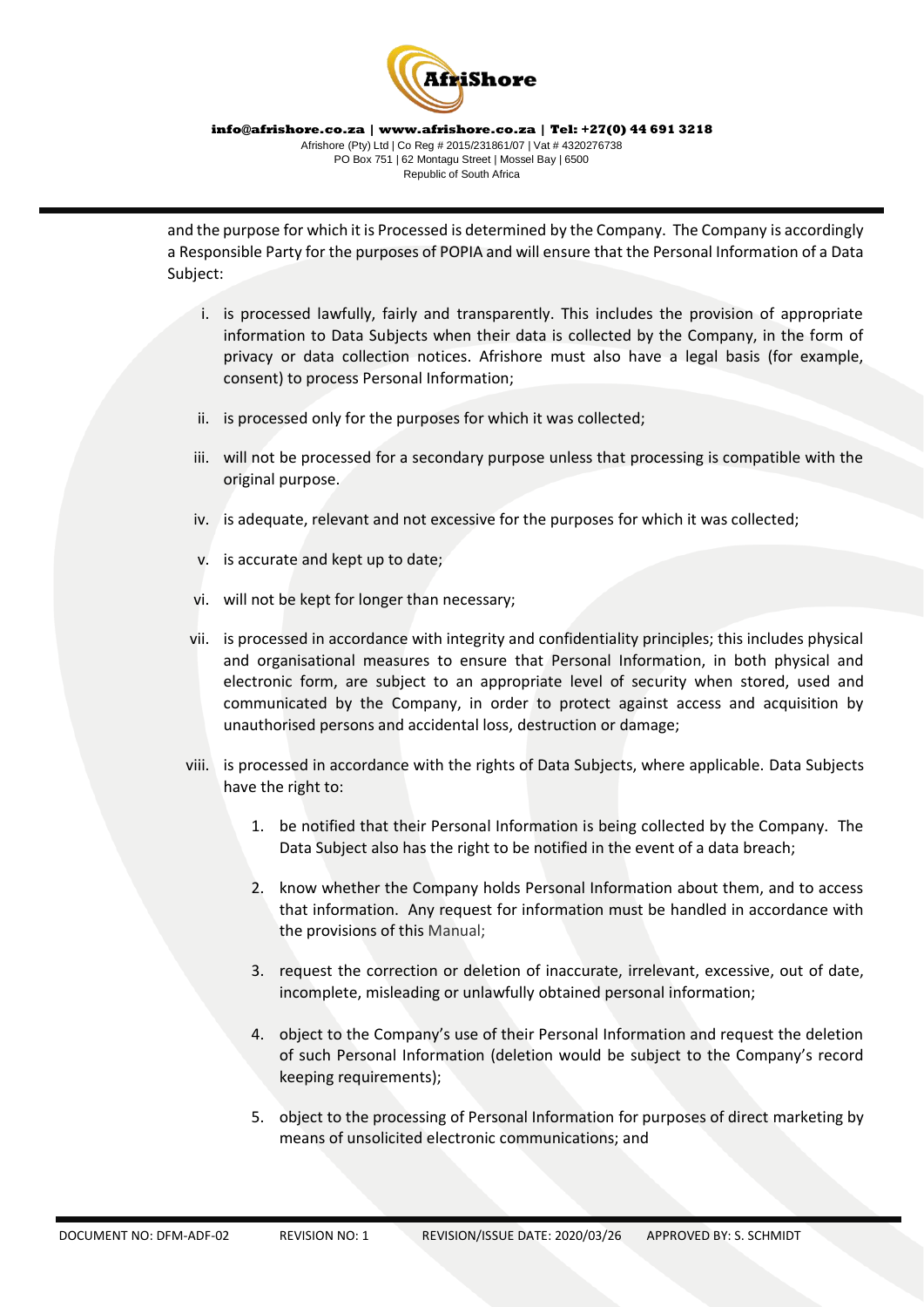

- 6. complain to the Information Regulator regarding an alleged infringement of any of the rights protected under POPIA and to institute civil proceedings regarding the alleged non-compliance with the protection of his, her or its personal information.
- c. Purpose of the Processing of Personal Information by the Company

As outlined above, Personal Information may only be Processed for a specific purpose. The purposes for which the Company Processes or will Process Personal Information is set out in **Part 1 of Appendix 6.** 

d. Categories of Data Subjects and Personal Information/special Personal Information relating thereto

As per section 1 of POPIA, a Data Subject may either be a natural or a juristic person. **Part 2 of Appendix 6**  sets out the various categories of Data Subjects that the Company Processes Personal Information on and the types of Personal Information relating thereto.

e. Recipients of Personal Information

**Part 3 of Appendix 6** outlines the recipients to whom the Company may provide a Data Subjects Personal Information to.

f. Cross-border flows of Personal Information

Section 72 of POPIA provides that Personal Information may only be transferred out of the Republic of South Africa if the:

- i. recipient country can offer such data an "adequate level" of protection. This means that its data privacy laws must be substantially similar to the Conditions for Lawful Processing as contained in POPIA; or
- ii. Data Subject consents to the transfer of their Personal Information; or
- iii. transfer is necessary for the performance of a contractual obligation between the Data Subject and the Responsible Party; or
- iv. transfer is necessary for the performance of a contractual obligation between the Responsible Party and a third party, in the interests of the Data Subject; or
- v. the transfer is for the benefit of the Data Subject, and it is not reasonably practicable to obtain the consent of the Data Subject, and if it were, the Data Subject, would in all likelihood provide such consent.

**Part 4 of Appendix 6** sets out the planned cross-border transfers of Personal Information and the condition from above that applies thereto.

g. Description of information security measures to be implemented by the Company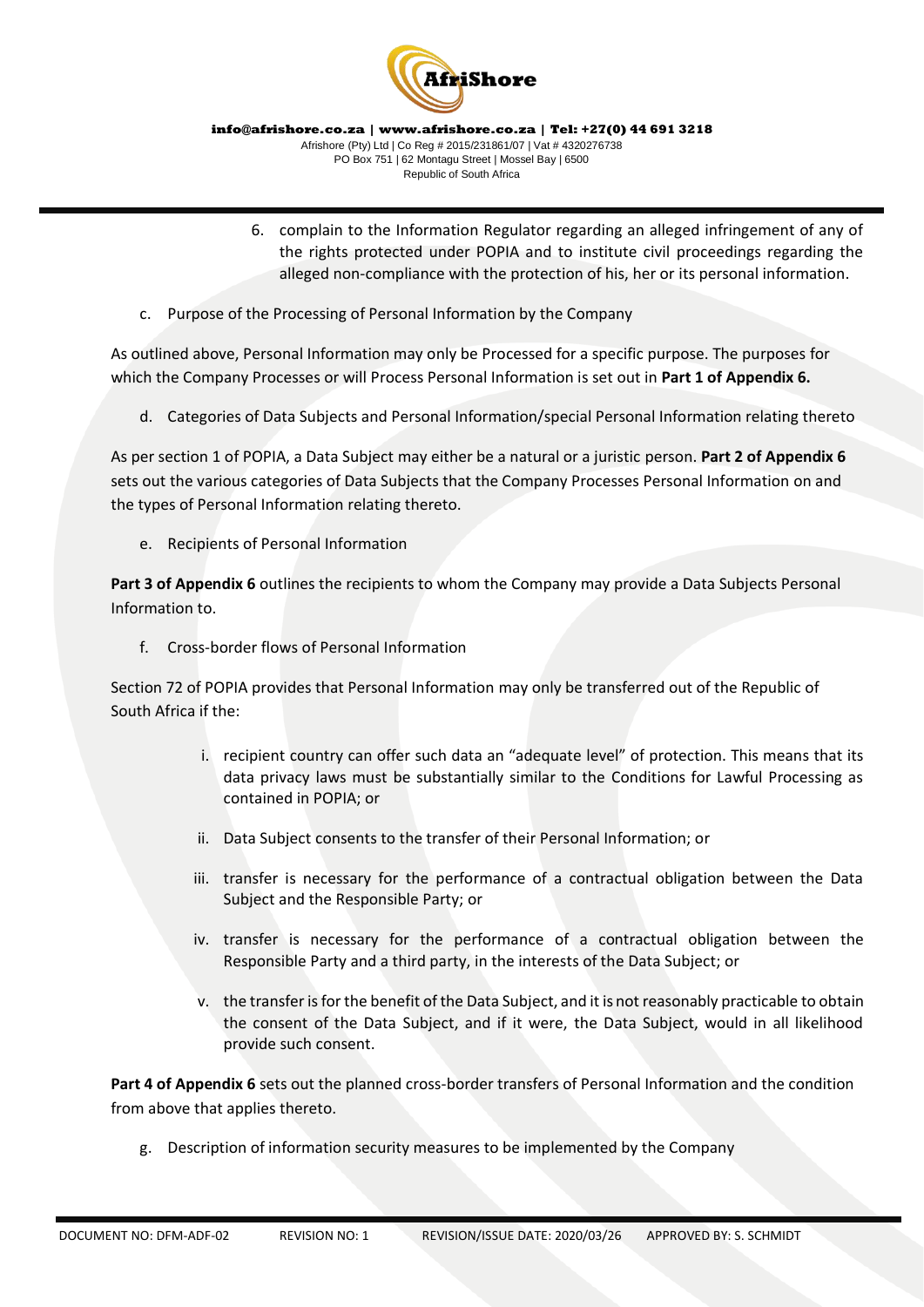

**Part 5 of Appendix 6** sets out the types of security measures to implemented by the Company in order to ensure that Personal Information is respected and protected. A preliminary assessment of the suitability of the information security measures implemented or to be implemented by the Company may be conducted in order to ensure that the Personal Information that is processed by the Company is safeguarded and Processed in accordance with the Conditions for Lawful Processing.

h. Objection to the Processing of Personal Information by a Data Subject

Section 11 (3) of POPIA and regulation 2 of the POPIA Regulations provides that a Data Subject may, at any time object to the Processing of his/her/its Personal Information in the prescribed form attached to this manual as **Appendix 7** subject to exceptions contained in POPIA.

i. Request for correction or deletion of Personal Information

Section 24 of POPIA and regulation 3 of the POPIA Regulations provides that a Data Subject may request for their Personal Information to be corrected/deleted in the prescribed form attached as **Appendix 8** to this Manual.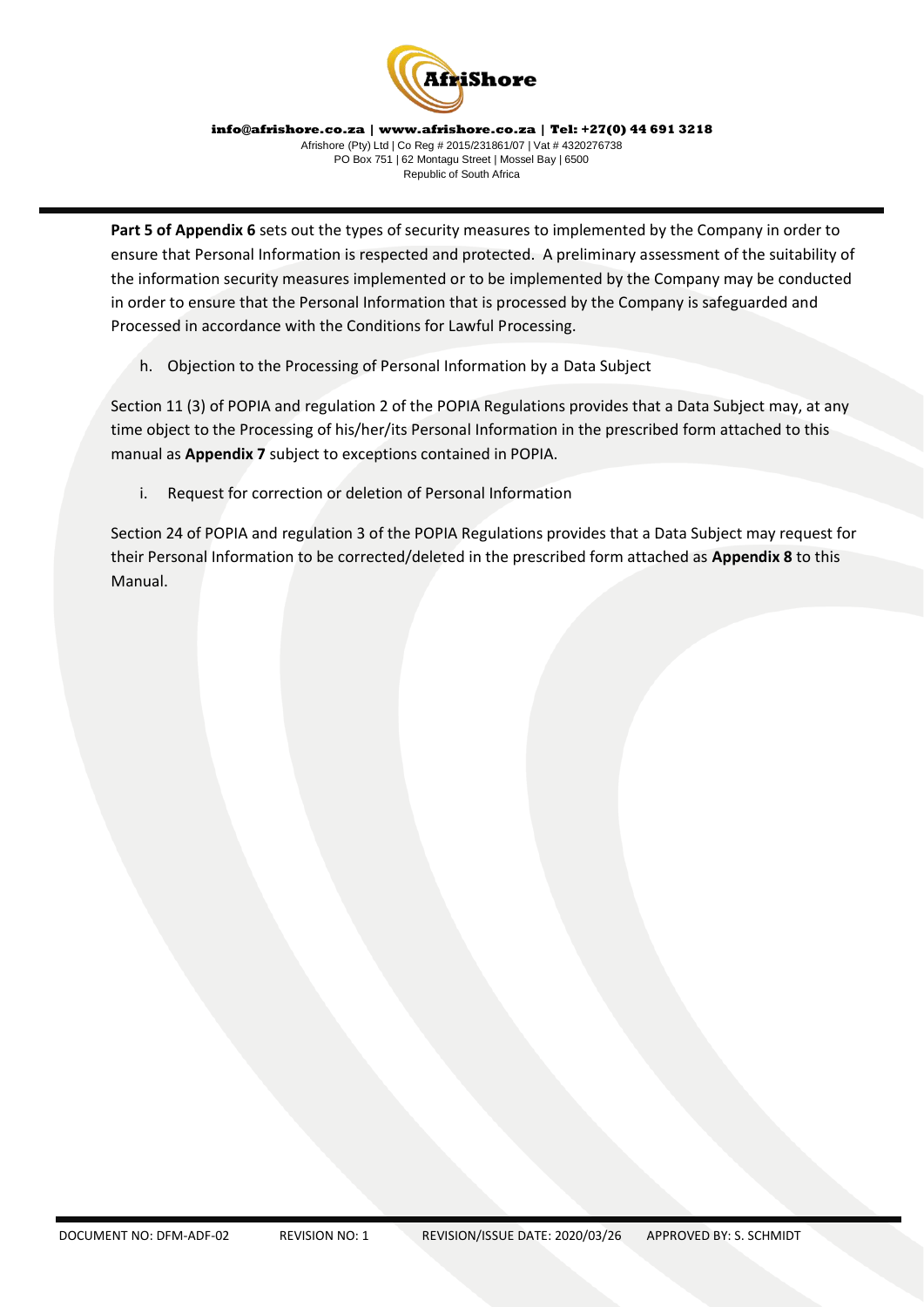

# **Appendix 1**

# **DEFINITIONS**

**1.Company** means Afrishore PTY LTD, a company duly registered and incorporated with limited liability in accordance with the company laws of the Republic of South Africa and having its principal place of business situated at 62 Montagu Street, Mossel Bay, Western Cape.

**2.Conditions for Lawful Processing** means the conditions for the lawful processing of Personal Information as fully set out in chapter 3 of POPIA.

**3.Constitution** means the Constitution of the Republic of South Africa, 1996.

**4.Customer** refers to any natural or juristic person that received or receives services from the Company.

**5.Data Subject** has the meaning ascribed thereto in section 1 of POPIA.

**6.Head of the Company** means the "head" as defined in section 1 of PAIA and referred to in clause 4.

**7.Information Officer** means Afrishore' s Chief Executive as referred to in clause 4.

**8.Manual** means this manual prepared in accordance with section 51 of PAIA and regulation 4(1) (d) of the POPIA Regulations.

**9.PAIA** means the *Promotion of Access to Information Act, 2000*.

**10.Personal Information** has the meaning ascribed thereto in section 1 of POPIA.

**11.Personnel** refers to any person who works for or provides services to or on behalf of the Company and receives or is entitled to receive remuneration and any other person who assists in carrying out or conducting the business of the Company, which includes, without limitation, directors, all permanent, temporary and part-time staff as well as contract workers.

**12.POPIA** means the *Protection of Personal Information Act, 2013*.

**13.POPIA Regulations** mean the regulations promulgated in terms of section 112(2) of POPIA.

**14.Private Body** has the meaning ascribed thereto in sections 1 of both PAIA and POPIA.

**15.Processing** has the meaning ascribed thereto in section 1 of POPIA.

**16.Responsible Party** has the meaning ascribed thereto in section 1 of POPIA.

**17.Record** has the meaning ascribed thereto in section 1 of PAIA and includes Personal Information.

**18.Requester** has the meaning ascribed thereto in section 1 of PAIA.

**19.Request for Access** has the meaning ascribed thereto in section 1 of PAIA; and

**20.SAHRC** means the South African Human Rights Commission.

Capitalised terms used in this Manual have the meanings ascribed thereto in section 1 of POPIA and PAIA as the context specifically requires, unless otherwise defined herein.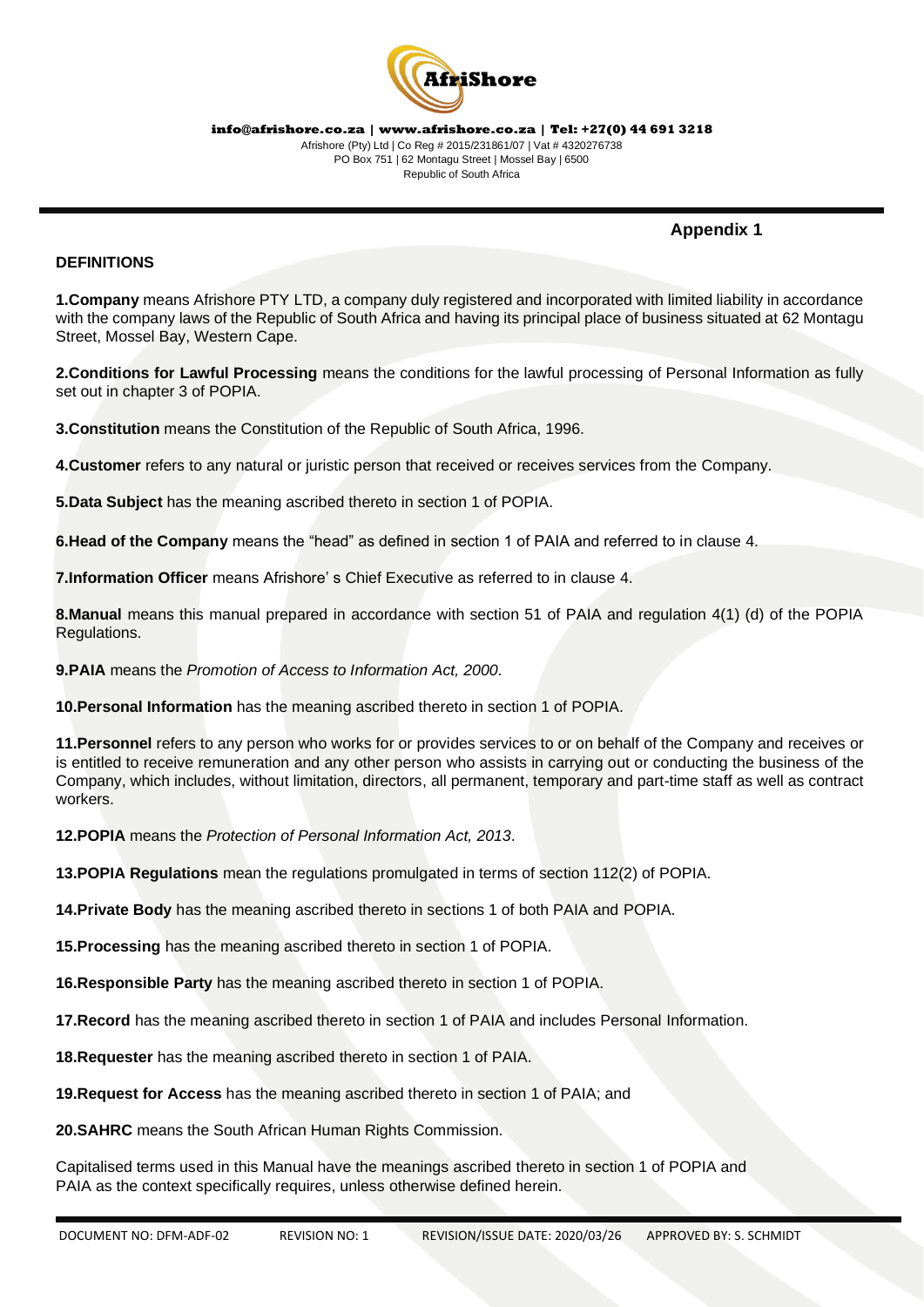

**Appendix 2**

**DESCRIPTION OF THE SUBJECTS ON WHICH THE COMPANY HOLDS RECORDS, AND THE CATEGORIES OF RECORDS HELD ON EACH SUBJECT. EACH OF THESE RECORDS ARE AVAILABLE ON REQUEST IN TERMS OF PAIA**

- 1 **Client Services Records**
- 1.1 Client correspondence
- 1.2 Client fee files
- 1.3 Client contracts
- 1.4 Client business information
- 1.5 Legal documentation
- 1.6 Working papers
- 1.7 Proposal and tender documents
- 1.8 Project plans
- 1.9 Risk management records and solution methodologies
- 1.10 Standard terms and conditions of supply of goods and/or services

#### 2 **Corporate Governance & Secretarial Services**

- 2.1 Codes of conduct
- 2.2 Corporate social investment records
- 2.3 Staff and Management meeting minutes.
- 2.4 Legal compliance records
- 2.5 Policies
- 2.6 Quality Management System
- 2.7 Applicable statutory documents, including but not limited to, certificates of incorporation
- 2.8 corporate structure documents
- 2.9 Share registers & Share certificates
- 2.10 Statutory returns to relevant authorities
- 2.11 Resolutions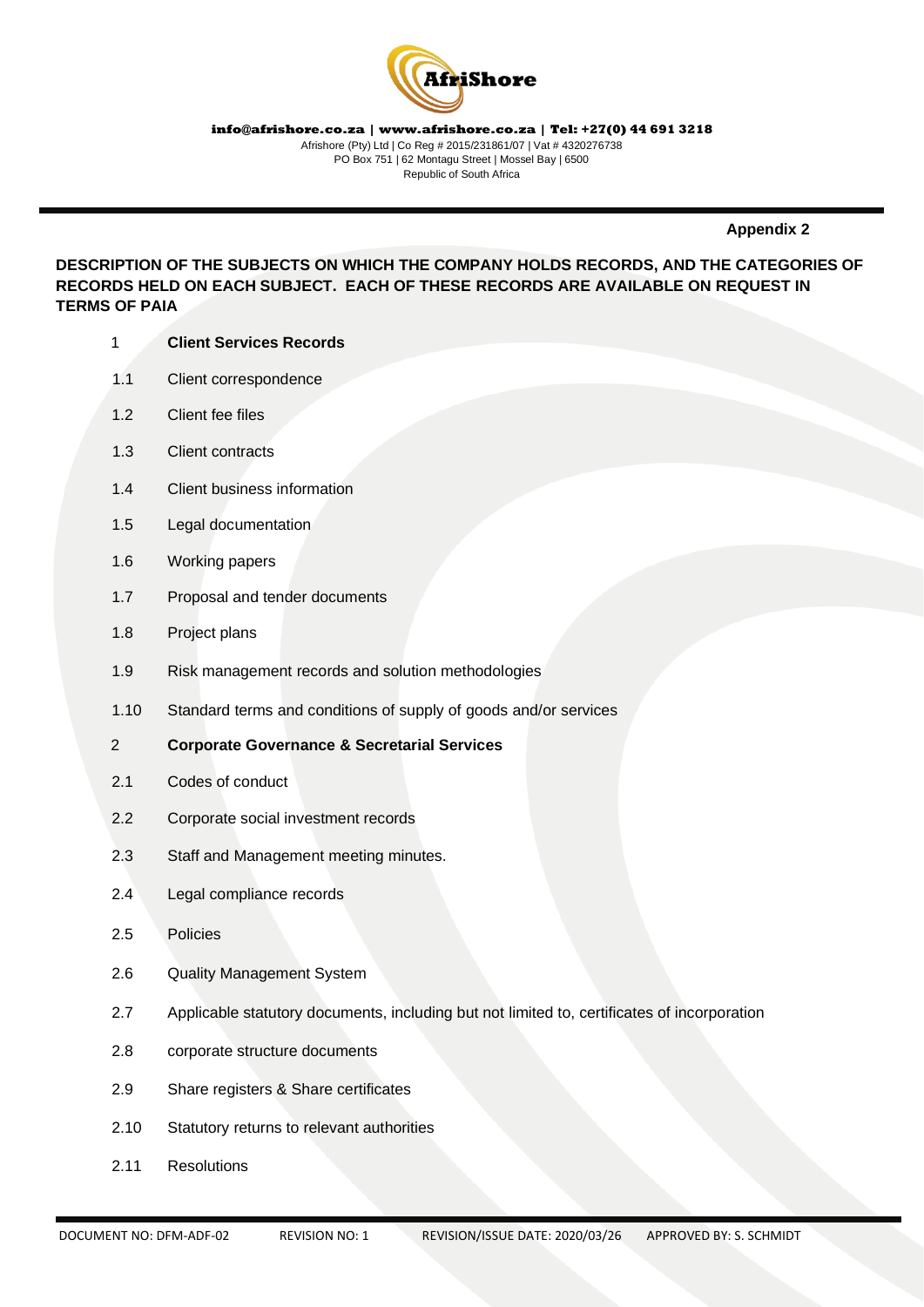

Afrishore (Pty) Ltd | Co Reg # 2015/231861/07 | Vat # 4320276738 PO Box 751 | 62 Montagu Street | Mossel Bay | 6500 Republic of South Africa

- 2.12 Insurance documentation
- 3 **Finance and Administration**
- 3.1 Accounting records
- 3.2 Annual financial statements
- 3.3 Agreements; Banking records
- 3.4 Correspondence
- 3.5 Remittances
- 3.6 Invoices and statements (creditors & debtors)
- 3.7 Tax records and returns
- 3.8 Statistics SA returns
- 4 **Human Capital**
- 4.1 BEE statistics.
- 4.2 Career development records.
- 4.3 Personnel information.
- 4.4 General terms of employment.
- 4.5 Letters of employment.
- 4.6 Leave records.
- 4.7 PAYE records and returns.
- 4.8 Performance management records.
- 4.9 Assessments; Policies and procedures.
- 4.10 UIF returns.
- 4.11 Retirement benefit
- 4.12 Medical Aid records
- 5 **Learning and Education**
	- 6.1 Training Material
	- 6.2 Training records and statistics
	- 6.3 Training agreements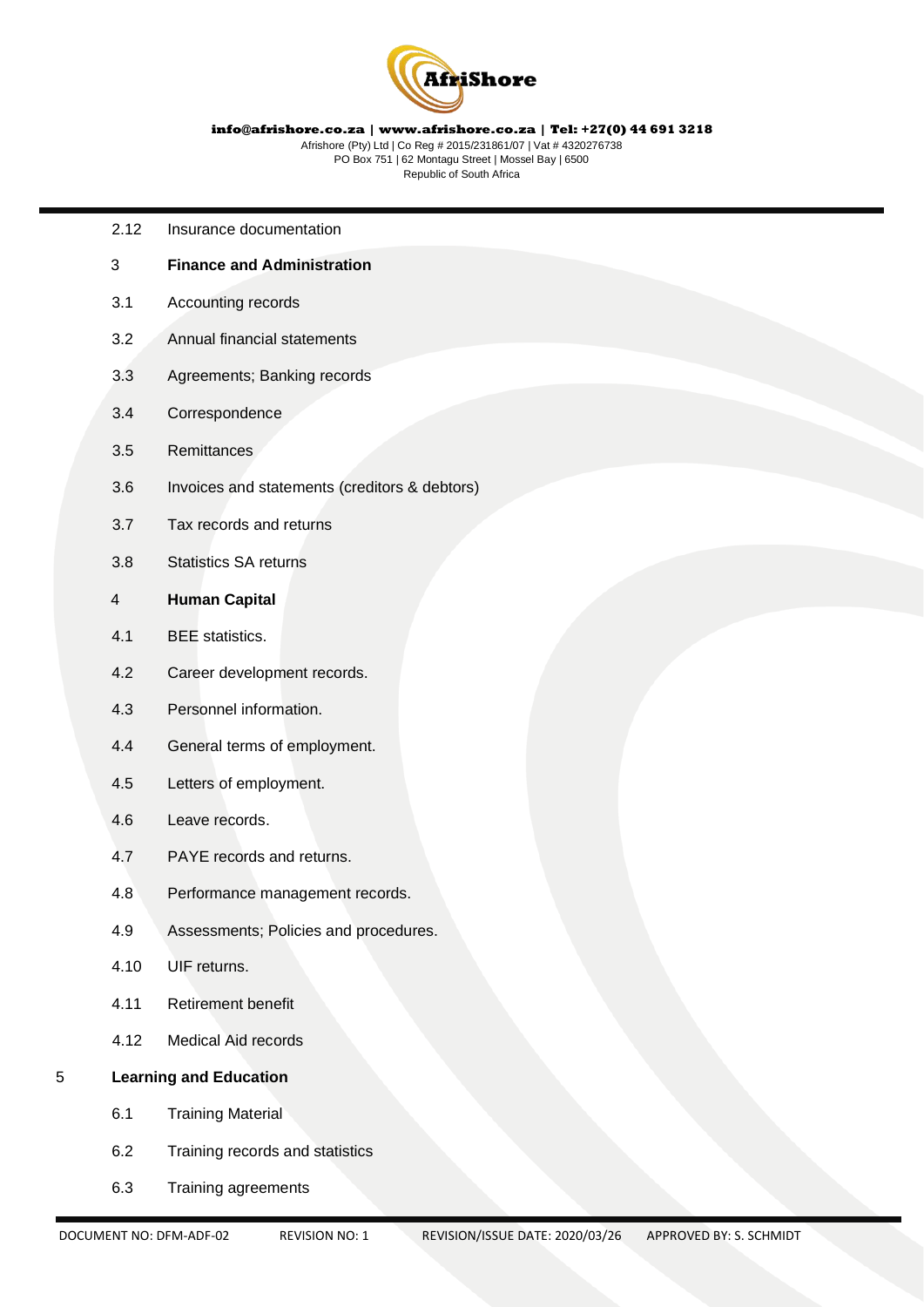

Afrishore (Pty) Ltd | Co Reg # 2015/231861/07 | Vat # 4320276738 PO Box 751 | 62 Montagu Street | Mossel Bay | 6500 Republic of South Africa

6.4 Chieta submissions

# **6 Information Management and Technology**

- 6.1 Service Agreements
- 6.2 Equipment register
- 6.3 PABX & Internet management information
- 6.4 Cellular phone registration documents and contracts

#### 7 **Marketing & Communication**

- 7.1 Proposal documents
- 7.2 New business development
- 7.3 Brand information
- 7.4 Clients relationship programme (feedback)

#### 8 **Operations**

- 8.1 Access control
- 8.2 Agreements
- 8.3 Archived / Back-up documentation
- 8.4 General correspondence
- 8.5 Service level agreements
- 8.6 Travel documentation including but not limited to Visa application documentation
- 8.7 Procurement agreements and documentation
- 8.8 HSE control documents
- 8.9 Vehicle registration and control documents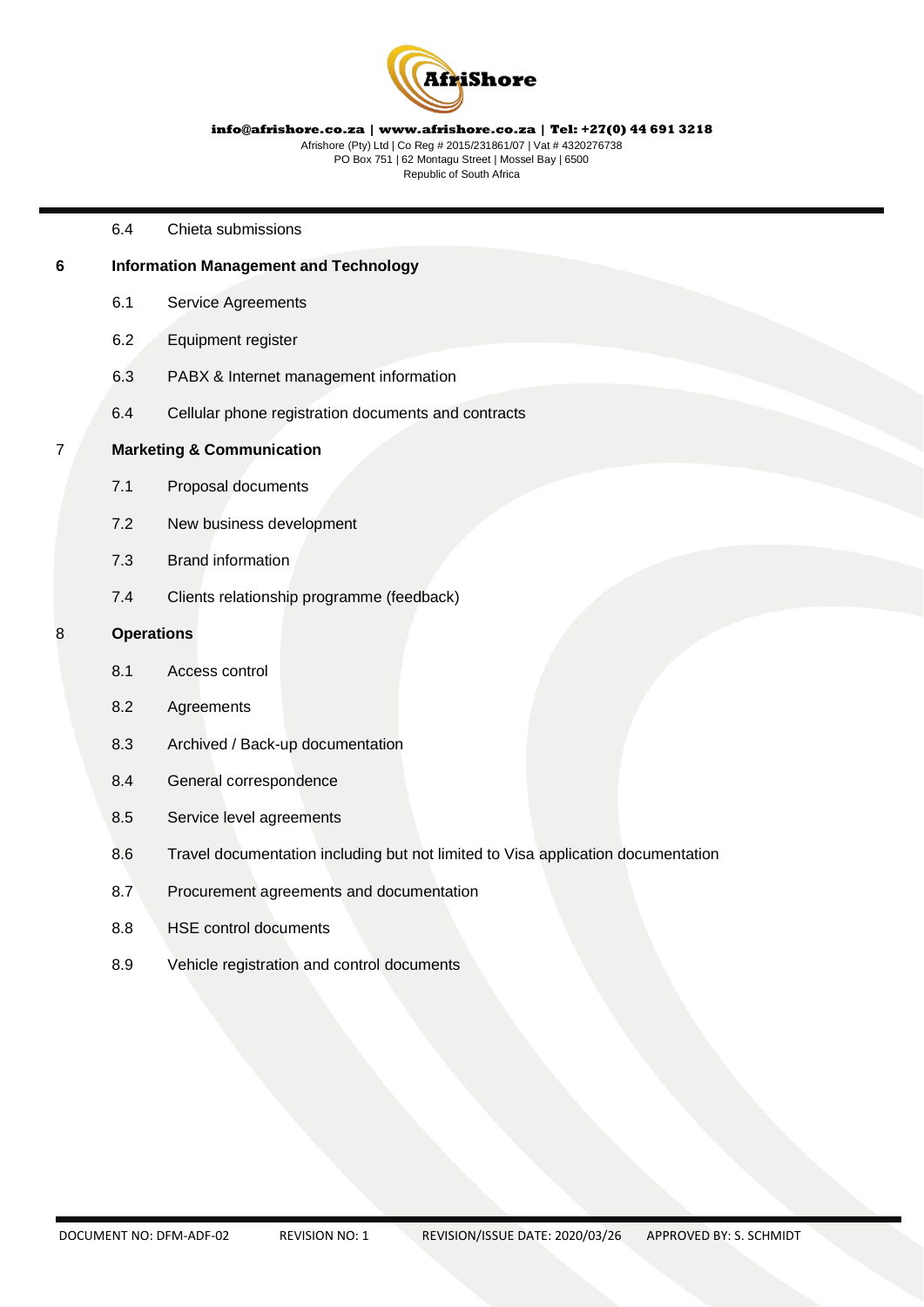

Afrishore (Pty) Ltd | Co Reg # 2015/231861/07 | Vat # 4320276738 PO Box 751 | 62 Montagu Street | Mossel Bay | 6500 Republic of South Africa

**Appendix 3** 

# **LIST OF APPLICABLE LEGISLATION**

| Basic Conditions of Employment Act 75 of 1997                                        |
|--------------------------------------------------------------------------------------|
| Bills of Exchange Act 34 of 1964                                                     |
| Broad-Based Black Economic Empowerment Act 53 of 2003                                |
| Companies Act 71 of 2008                                                             |
| Compensation for Occupational Injuries and Diseases Act 130 of 1993                  |
| Competition Act 89 of 1998                                                           |
| Constitution of South Africa Act 108 of 1996                                         |
| Consumer Protection Act 68 of 2009                                                   |
| Copyright Act 98 of 1987                                                             |
| Criminal Procedure Act 51 of 1977                                                    |
| Currency & Exchanges Act 9 of 1933                                                   |
| Customs and Excise Act 91 of 1964                                                    |
| Electronic Communications and Transactions Act 2 of 2000                             |
| Employment Equity Act 55 of 1998                                                     |
| Environment Conservation Act 73 of 1989                                              |
| Formalities in Respect of Leases of Land Act 18 of 1969                              |
| Health Act 63 of 1977                                                                |
| Income Tax Act58 of 1962                                                             |
| Labour Relations Act 66 of 1995                                                      |
| Long Term Insurance Act 52 of 1998                                                   |
| National Credit Act 34 of 2005                                                       |
| National Environmental Management Act 107 of 1998                                    |
| National Environmental Management: Waste Act 59 of 2008                              |
| National Road Traffic Act 93 of 1996                                                 |
| Occupational Health and Safety Act 85 of 1993                                        |
| Promotion of Equality and Prevention of Unfair Discrimination Act 4 of 2000          |
| Protected Disclosures Act 26 of 2000                                                 |
| Regulation of Interception of Communications and Provisions of Communication Related |
| Information Act 70 of 2002                                                           |
| Sales and Service Matters Act 25 of 1964                                             |
| Securities Transfer Act 25 of 2007                                                   |
| Short-Term Insurance Act 53 of 1998                                                  |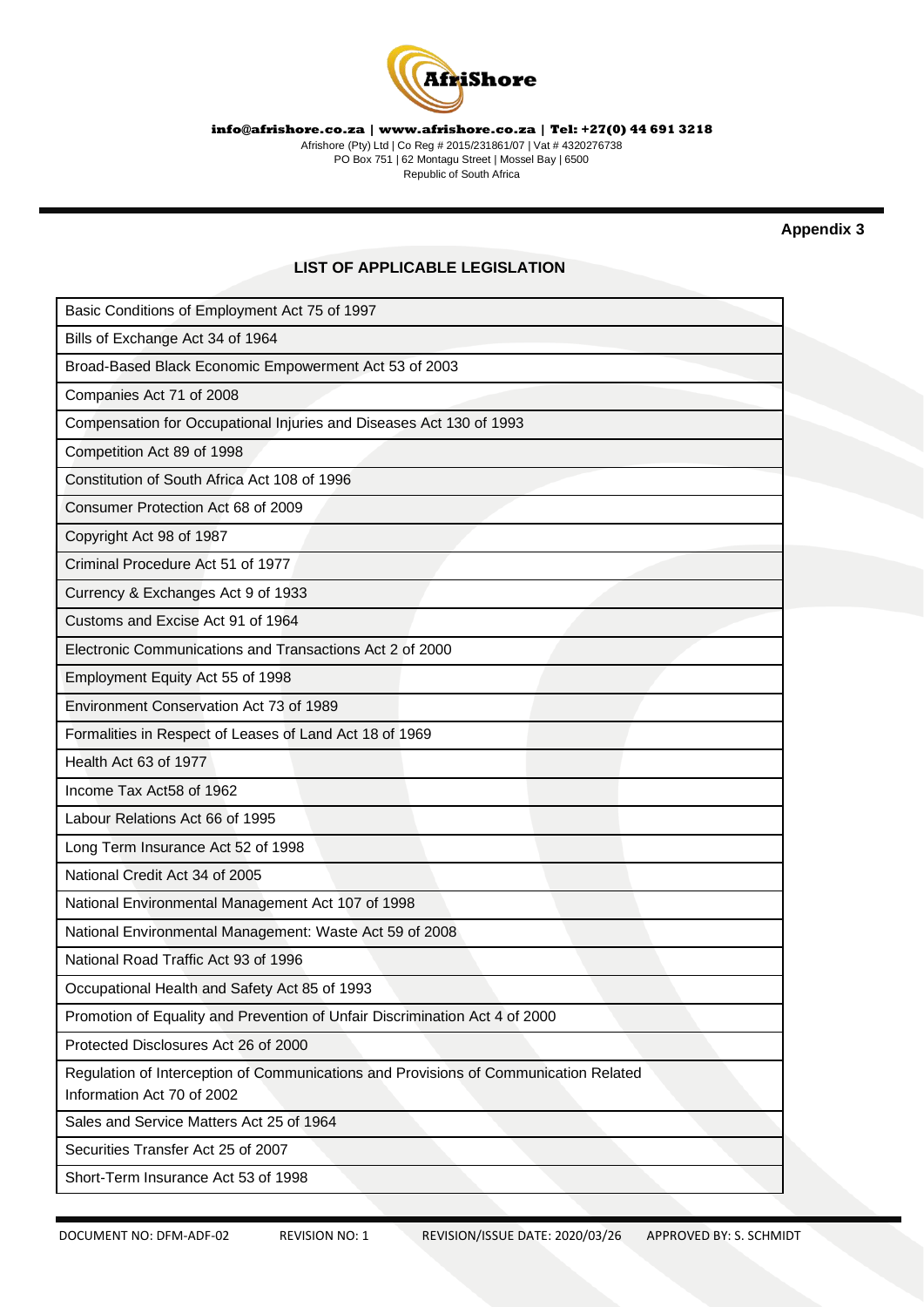

Afrishore (Pty) Ltd | Co Reg # 2015/231861/07 | Vat # 4320276738 PO Box 751 | 62 Montagu Street | Mossel Bay | 6500 Republic of South Africa

Skills Development Act 97 of 1997

Skills Development Levies Act 9 of 1999

South African Reserve Bank Act 90 of 1989

Trademarks act 194 of 1993

Unemployment Insurance Act 63 of 2001

Unemployment Insurance Fund Contributions Act 4 of 2002

Value-Added Tax Act 89 of 1991

Although we have used our best endeavours to supply a list of applicable legislation, it is possible that this list may be incomplete. Whenever it comes to our attention that existing or new legislation allows a Requester access on a basis other than as set out in PAIA, we shall update the list accordingly. If a Requester believes that a right of access to a record exists in terms of other legislation listed above or any other legislation, the Requester is required to indicate what legislative right the request is based on, to allow the Information Officer the opportunity of considering the request in light thereof.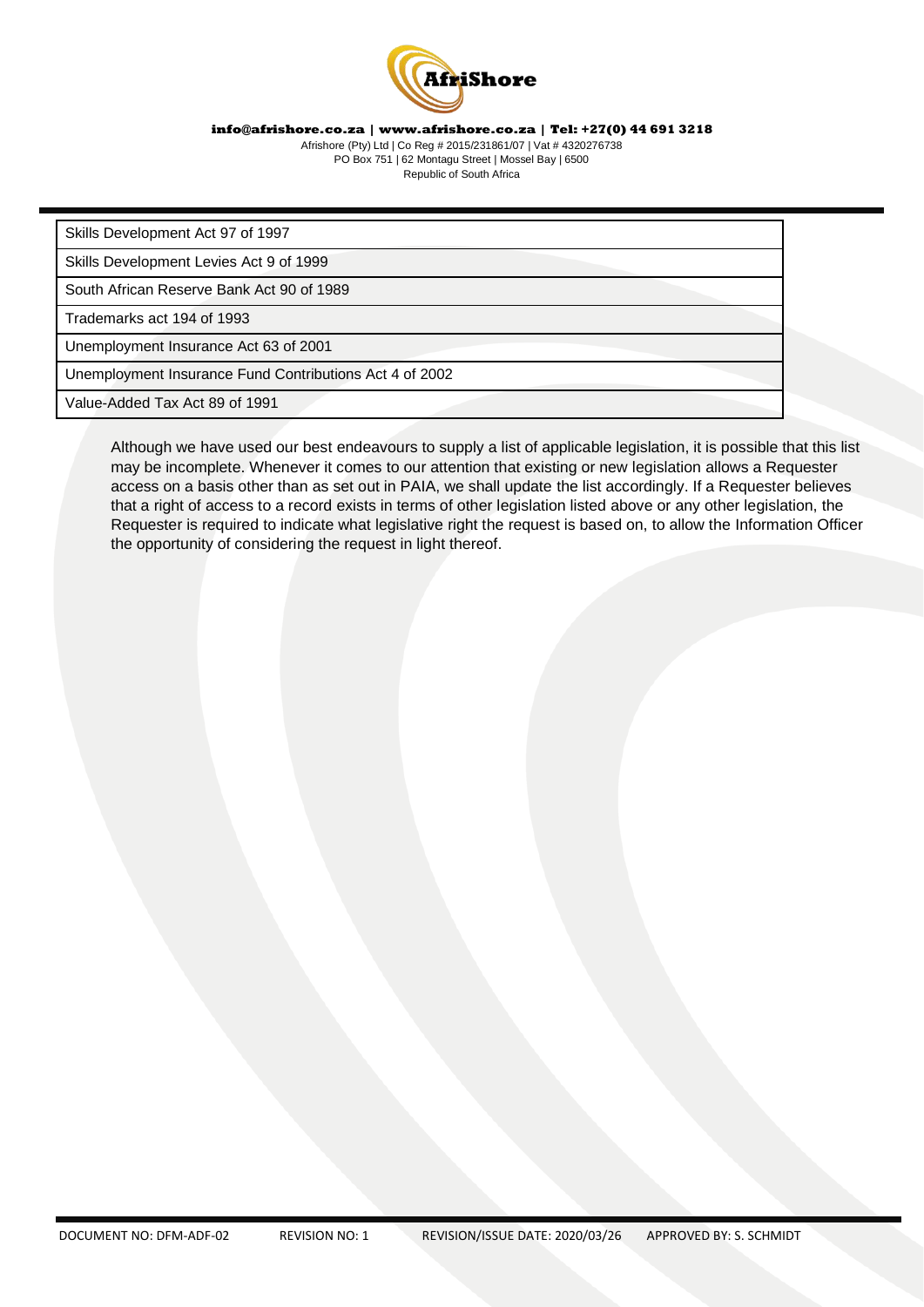

**Appendix 4** 

#### **ACCESS REQUEST FORM - RECORD OF PRIVATE BODY (Section 53(1) of the Promotion of Access to Information Act, 2000)**

[Regulation 10]

 $\mathcal{L}=\mathcal{L}=\mathcal{L}=\mathcal{L}=\mathcal{L}=\mathcal{L}=\mathcal{L}=\mathcal{L}=\mathcal{L}=\mathcal{L}=\mathcal{L}=\mathcal{L}=\mathcal{L}=\mathcal{L}=\mathcal{L}=\mathcal{L}=\mathcal{L}=\mathcal{L}=\mathcal{L}=\mathcal{L}=\mathcal{L}=\mathcal{L}=\mathcal{L}=\mathcal{L}=\mathcal{L}=\mathcal{L}=\mathcal{L}=\mathcal{L}=\mathcal{L}=\mathcal{L}=\mathcal{L}=\mathcal{L}=\mathcal{L}=\mathcal{L}=\mathcal{L}=\mathcal{L}=\mathcal{$ 

COMPLETION OF ACCESS REQUEST FORM

1 The Access Request Form must be completed.

2 Proof of identity is required to authenticate the identity of the requester. Attach a copy of the requester's identification document.

3 Type or print in BLOCK LETTERS an answer to every question.

4 If a question does not apply, state "N/A".

5 If there is nothing to disclose in reply to a question, state "nil".

6 When there is insufficient space on a printed form, additional information may be provided on an attached folio, and each answer on such folio must reflect the applicable title.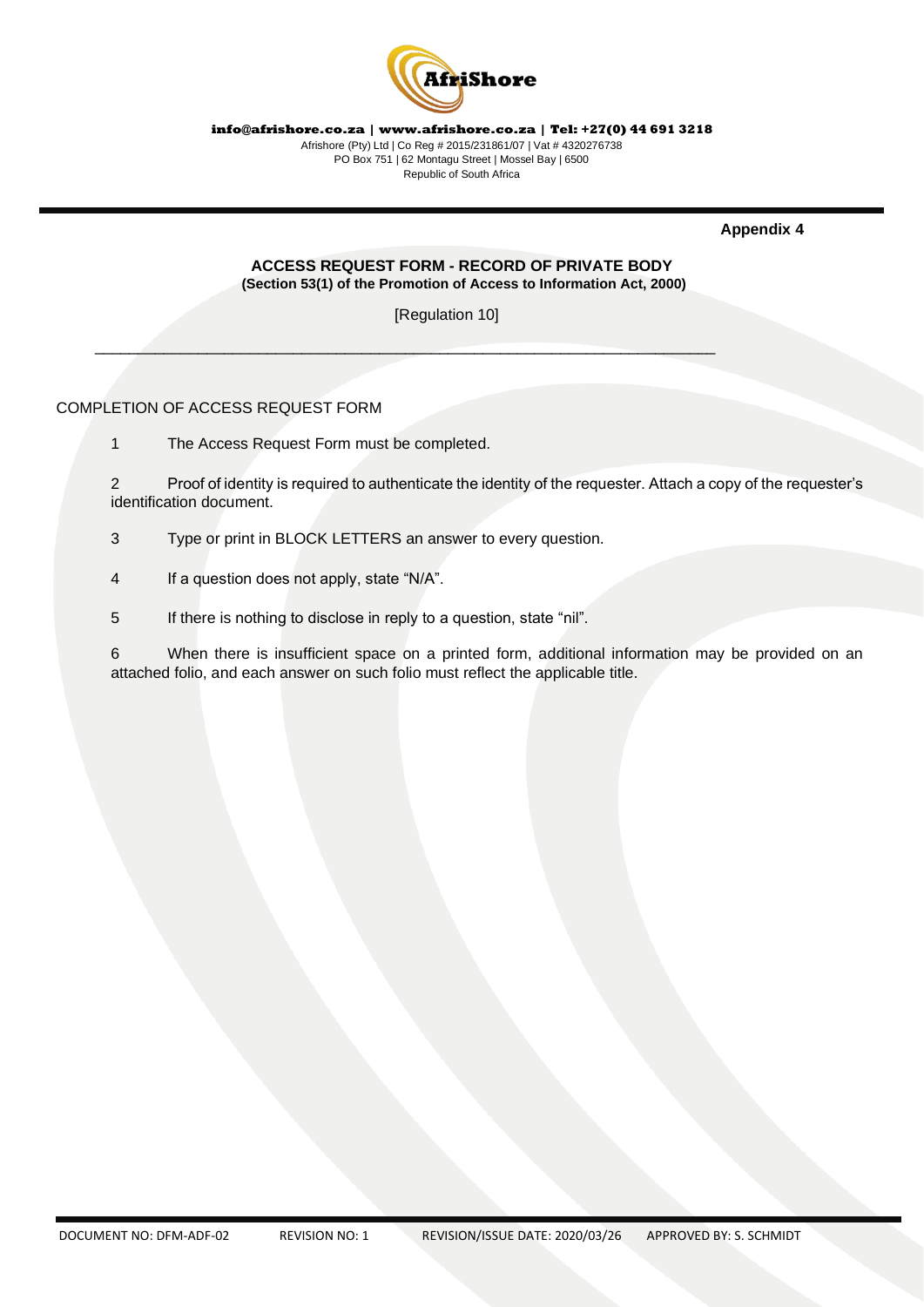

1 Particulars of Private body The Information Officer:

\_\_\_\_\_\_\_\_\_\_\_\_\_\_\_\_\_\_\_\_\_\_\_\_\_\_\_\_\_\_\_\_\_\_\_\_\_\_\_\_\_\_\_\_\_\_\_\_\_\_\_\_\_\_\_\_\_\_\_\_\_\_\_\_\_\_\_\_\_\_\_\_\_\_\_\_

Shirley Schmidt

PO Box 751

Mossel Bay

6500

Western Cape, South Africa

[shirley@afrishore.co.za](mailto:shirley@afrishore.co.za)

Contact no: +27 (0) 44-6913218

2 Particulars of Requester (if natural person)

a) **The particulars of the person who requests access to the record must be given below.** 

b) **The address and/or fax number in the Republic to which the information is to be sent must be given.** 

c) **Proof of the capacity in which the request is made, if applicable, must be attached.** 

Full names and surname: ........................................................................................................

Identity number: .......................................................................................................................

Postal address: ...........................................................................................................................

Fax number: .............................................................................................................................

Telephone number: .....................................................................................................................

Email address: .........................................................................................................................................

Capacity in which request is made, when made on behalf of another person:

.......................................................................................................................................................

3 Particulars of Requester (if a legal entity)

a) **The particulars of the entity that requests access to the record must be given below.** 

b) **The address and/or fax number in the Republic to which the information is to be sent.** 

Proof of the capacity in which the request is made, if applicable, must be attached.

Name: ........................................................................................................

Registration number: ......................................................................................................................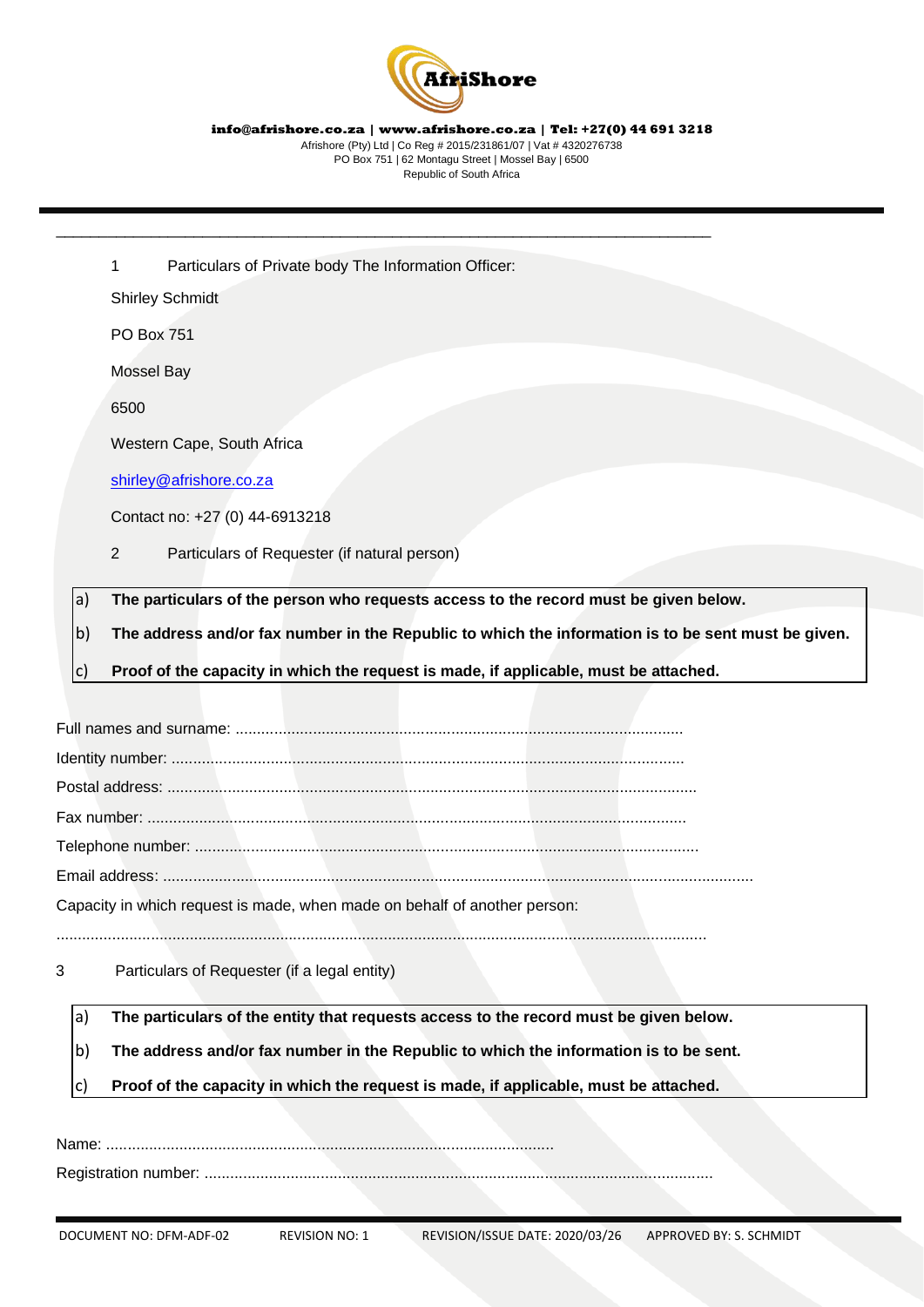

Afrishore (Pty) Ltd | Co Reg # 2015/231861/07 | Vat # 4320276738 PO Box 751 | 62 Montagu Street | Mossel Bay | 6500 Republic of South Africa

Postal address: ...........................................................................................................................

Fax number: .............................................................................................................................

Telephone number: .....................................................................................................................

Email address: .........................................................................................................................................

4 Particulars of person on whose behalf request is made

**This section must be completed ONLY if a request for information is made on behalf of another person.** 

Full names and surname: ...........................................................................................................

Identity number: ............................................................................................

5 Particulars of record

- a) **Provide full particulars of the record to which access is requested, including the reference number if that is known to you, to enable the record to be located.**
- b) **If the provided space is inadequate, please continue on a separate folio and attach it to this form. The requester must sign all the additional folios.**

5.1 Description of record or relevant part of the record:

5.2 Reference number, if available:

5.3 Any further particulars of record

6 Fees

**A request for access to a record, other than a record containing personal information about yourself, will be processed only after a non-refundable request fee of R57,00 has been paid.** 

a) **The fee payable for access to a record depends on the form in which access is required and the reasonable time required to search for and prepare a record.** 

i,

l,

i,

b) **You will be notified of the amount required to be paid as the access fee.** 

\_\_\_\_\_\_\_\_\_\_\_\_\_\_\_\_\_\_\_\_\_\_\_\_\_\_\_\_\_\_\_\_\_\_\_\_\_\_\_\_\_\_\_\_\_\_\_\_\_\_\_\_\_\_\_\_\_\_\_\_\_\_\_\_\_\_\_\_\_\_\_\_\_\_\_\_\_\_\_\_\_

c) **If you qualify for exemption of the payment of any fee, please state the reason for exemption**

Reason for exemption from payment of fees: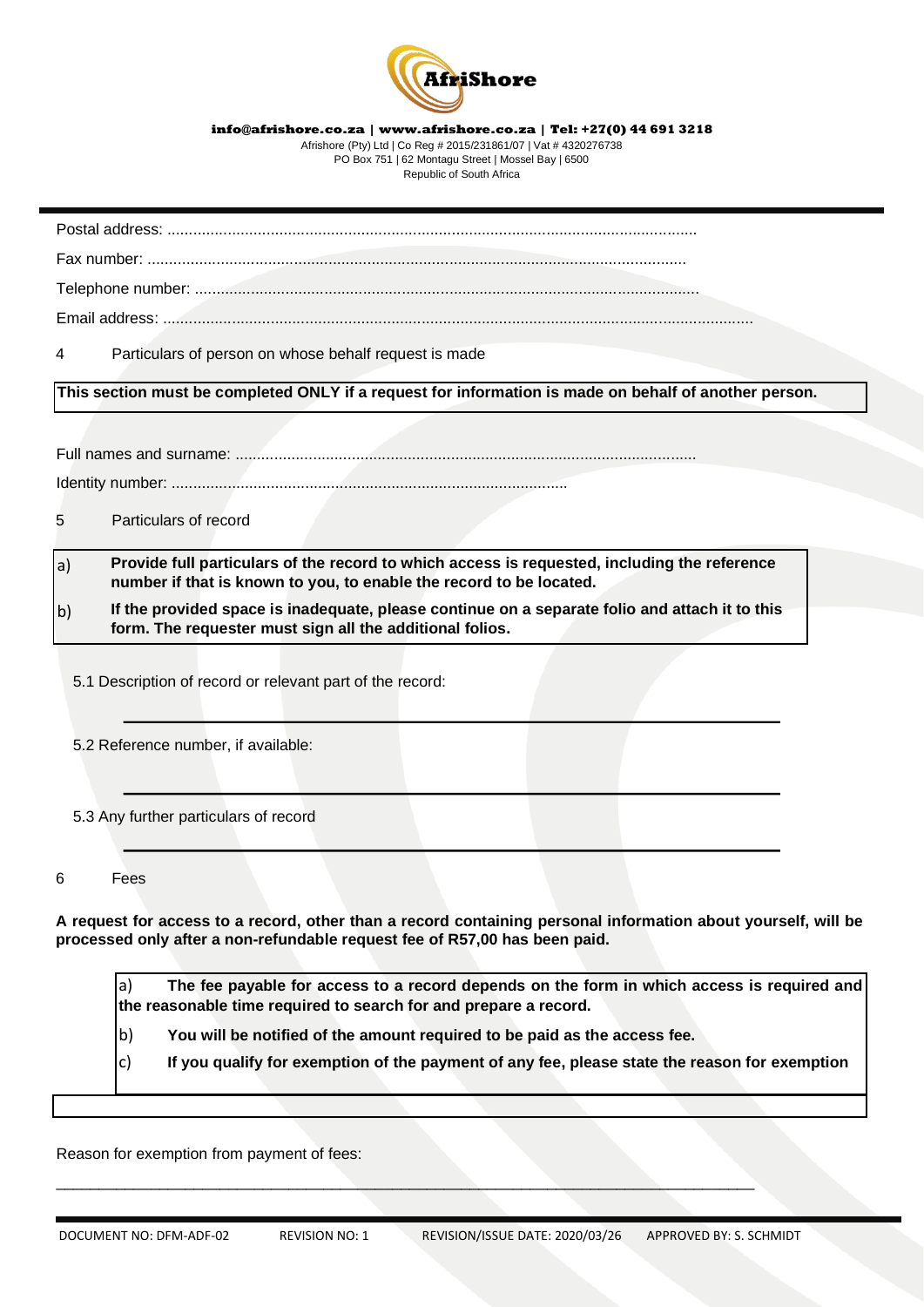

7 Form of access to record

| Mark the appropriate box with an X. |                                                                             |                                                                                                                                                                                                                                                                                                                                |
|-------------------------------------|-----------------------------------------------------------------------------|--------------------------------------------------------------------------------------------------------------------------------------------------------------------------------------------------------------------------------------------------------------------------------------------------------------------------------|
| <b>NOTES:</b><br>(a)<br>(b)<br>(c)  | in which the record is available.<br>the form in which access is requested. | Compliance with your request in the specified form may depend on the form<br>Access in the form requested may be refused under certain circumstances. In<br>such a case you will be informed whether access will be granted in another form.<br>The fee payable for access to the record, if any, will be determined partly by |
| Α                                   | If the record is in written or printed form:                                |                                                                                                                                                                                                                                                                                                                                |
|                                     | Copy of record                                                              | Inspection of a record                                                                                                                                                                                                                                                                                                         |
| B<br>sketches, etc:                 |                                                                             | If the record consists of visual images: (photographs, slides, video recordings, computer-generated images,                                                                                                                                                                                                                    |
|                                     | View the images                                                             | Copy of the images / transcript                                                                                                                                                                                                                                                                                                |
| С                                   | If record is held on computer or in an electronic or machine-readable form: |                                                                                                                                                                                                                                                                                                                                |
|                                     | Printed copy of the record                                                  | In computer readable form (memory stick)                                                                                                                                                                                                                                                                                       |
| In the event of disability<br>8     |                                                                             |                                                                                                                                                                                                                                                                                                                                |
|                                     |                                                                             | If you are prevented by a disability to read, view or listen to the record in the form of access provided for in 1<br>to 4 hereunder, state your disability and indicate in which form the record is required.                                                                                                                 |
| Disability:                         |                                                                             | Form in which record is required:                                                                                                                                                                                                                                                                                              |
|                                     |                                                                             |                                                                                                                                                                                                                                                                                                                                |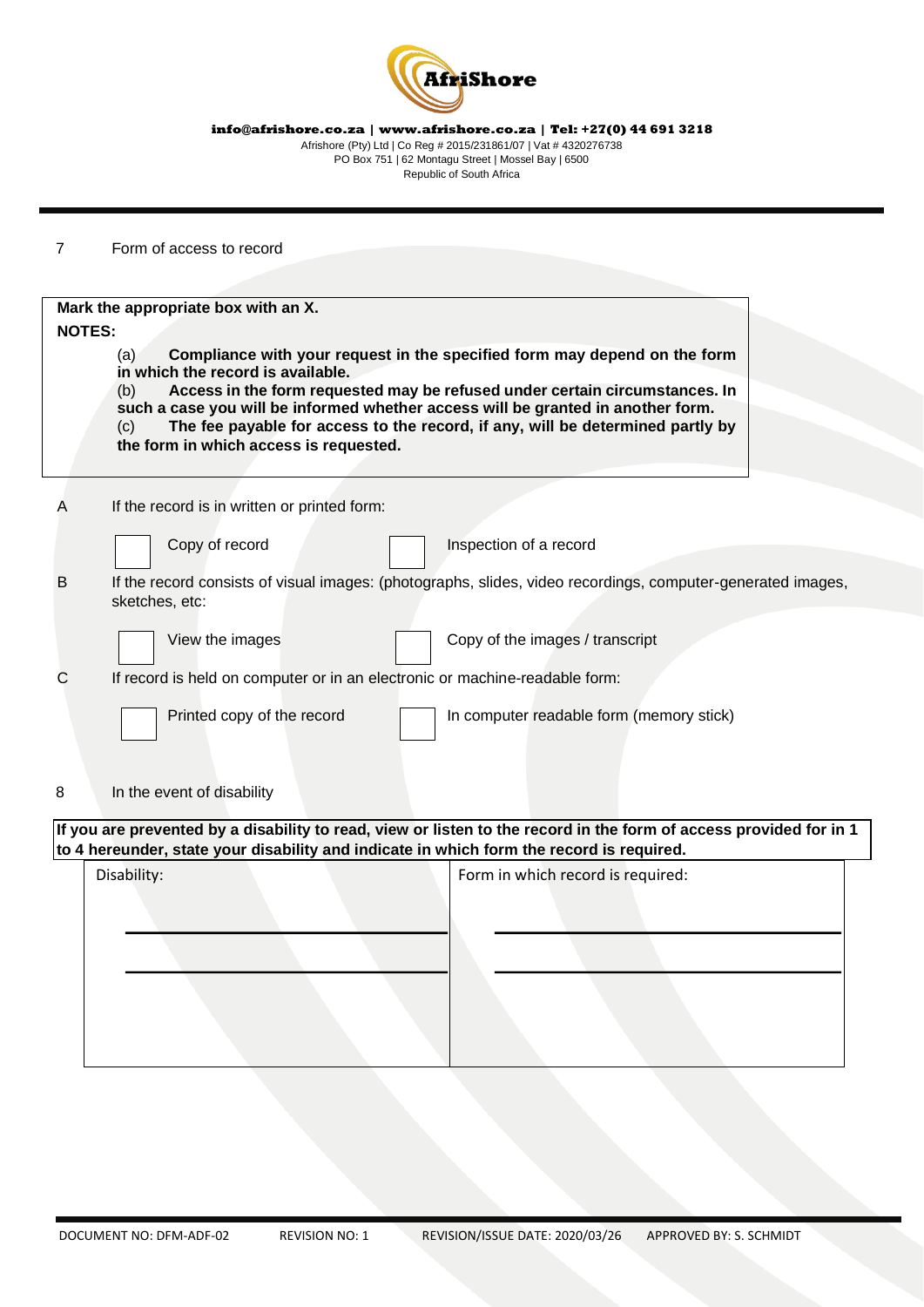

#### 9 Particulars of right to be exercised or protected

**If the provided space is inadequate, please continue on a separate folio and attach it to this form. The requester must sign all the additional folios.** 

A Indicate which right is to be exercised or protected:

B Explain why the record requested is required for the exercise or protection of the aforementioned right:

 $\overline{\phantom{a}}$  , and the contribution of the contribution of the contribution of the contribution of the contribution of the contribution of the contribution of the contribution of the contribution of the contribution of the

\_\_\_\_\_\_\_\_\_\_\_\_\_\_\_\_\_\_\_\_\_\_\_\_\_\_\_\_\_\_\_\_\_\_\_\_\_\_\_\_\_\_\_\_\_\_\_\_\_\_\_\_\_\_\_\_\_\_\_\_\_\_\_\_\_\_\_\_\_\_\_\_\_\_\_\_\_\_\_\_\_\_\_\_\_\_

10 Notice of decision regarding request for access

**You will be notified in writing whether your request has been approved/denied. If you wish to be informed in another manner, please specify the manner and provide the necessary particulars to enable compliance with your request.** 

\_\_\_\_\_\_\_\_\_\_\_\_\_\_\_\_\_\_\_\_\_\_\_\_\_\_\_\_\_\_\_\_\_\_\_\_\_\_\_\_\_\_\_\_\_\_\_\_\_\_\_\_\_\_\_\_\_\_\_\_\_\_\_\_\_\_\_\_\_\_\_\_\_\_\_\_\_\_\_\_\_\_\_\_\_\_\_\_\_\_\_\_\_

11 How would you prefer to be informed of the decision regarding your request for access to the record?

|  | Sign |  |  |  |  |  |
|--|------|--|--|--|--|--|
|--|------|--|--|--|--|--|

# SIGNATURE OF REQUESTER/ PERSON ON WHOSE BEHALF THE REQUEST IS MADE

\_\_\_\_\_\_\_\_\_\_\_\_\_\_\_\_\_\_\_\_\_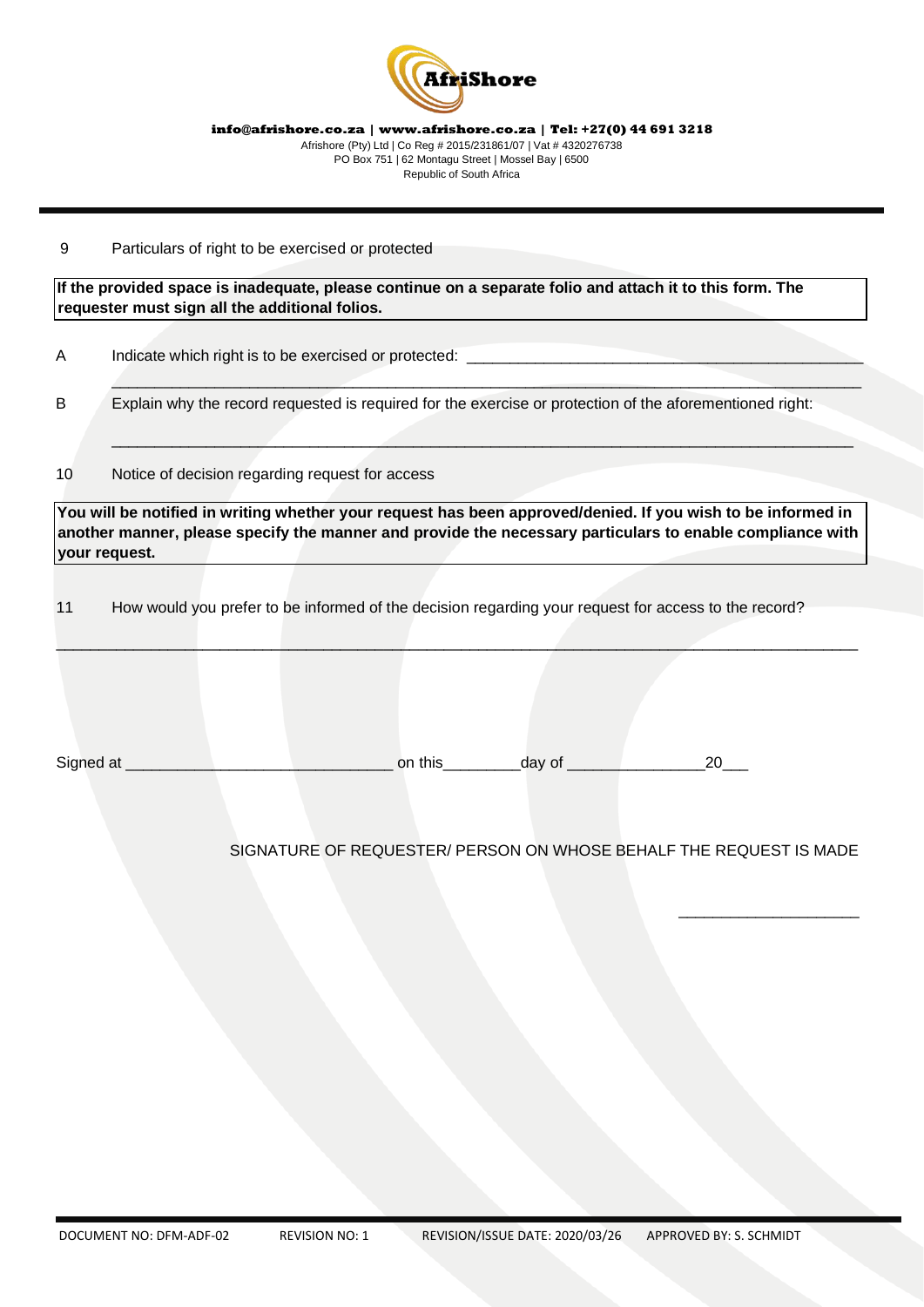

#### **Appendix 5**

# **FEES**

- 1 The fee for a copy of the manual as contemplated in regulation 9(2)(c) is R1,10 for every photocopy of an A4 size page or part thereof.
- 2 The fees for reproduction referred to in regulation 11(1) are as follows:

|     |      |                                                                                                                           | R     |
|-----|------|---------------------------------------------------------------------------------------------------------------------------|-------|
| (a) |      | For every photocopy of an A4-size page or part thereof                                                                    | 1,10  |
| (b) |      | For every printed copy of an A4-size page or part thereof held on a computer or in<br>electronic or machine-readable form | 0,75  |
| (c) |      | For a copy in a computer-readable form on -                                                                               |       |
| (d) | (i)  | For a transcription of visual images, for an A4-size page or part thereof                                                 | 40,00 |
|     | (ii) | For a copy of visual images                                                                                               | 60,00 |
| (e) | (i)  | For a transcription of an audio record, for an A4-size page or part<br>thereof                                            | 20,00 |
|     | (ii) | For a copy of an audio record                                                                                             | 30,00 |

3 The request fee payable by a requester, other than a personal requester, referred to i[n](https://discover.sabinet.co.za/webx/access/netlaw/2_2000_promotion_of_access_to_information_1.htm#reg11) [regulation 11\(2](https://discover.sabinet.co.za/webx/access/netlaw/2_2000_promotion_of_access_to_information_1.htm#reg11)) is R50,00.

4 The access fees payable by a requester referred to i[n](https://discover.sabinet.co.za/webx/access/netlaw/2_2000_promotion_of_access_to_information_1.htm#reg11) [regulation 11\(3](https://discover.sabinet.co.za/webx/access/netlaw/2_2000_promotion_of_access_to_information_1.htm#reg11)) are as follows:

|     |         |                                                                                                                                                      | R.    |
|-----|---------|------------------------------------------------------------------------------------------------------------------------------------------------------|-------|
| (a) | thereof | For every photocopy of an A4-size page or part                                                                                                       | 1,10  |
| (b) |         | For every printed copy of an A4-size page or part thereof held on a computer<br>or in electronic or machine-readable form                            | 0,75  |
| (c) |         | For a copy in a computer-readable form on -                                                                                                          |       |
| (d) | (i)     | For a transcription of visual images, for an A4-size page or part<br>thereof                                                                         | 40,00 |
|     | (ii)    | For a copy of visual images                                                                                                                          | 60,00 |
| (e) | (i)     | For a transcription of an audio record, for an A4-size page or part<br>thereof                                                                       | 20,00 |
|     | (ii)    | For a copy of an audio record                                                                                                                        | 30,00 |
| (f) |         | To search for and prepare the record for disclosure, R30,00 for each hour or part of an<br>hour reasonably required for such search and preparation. |       |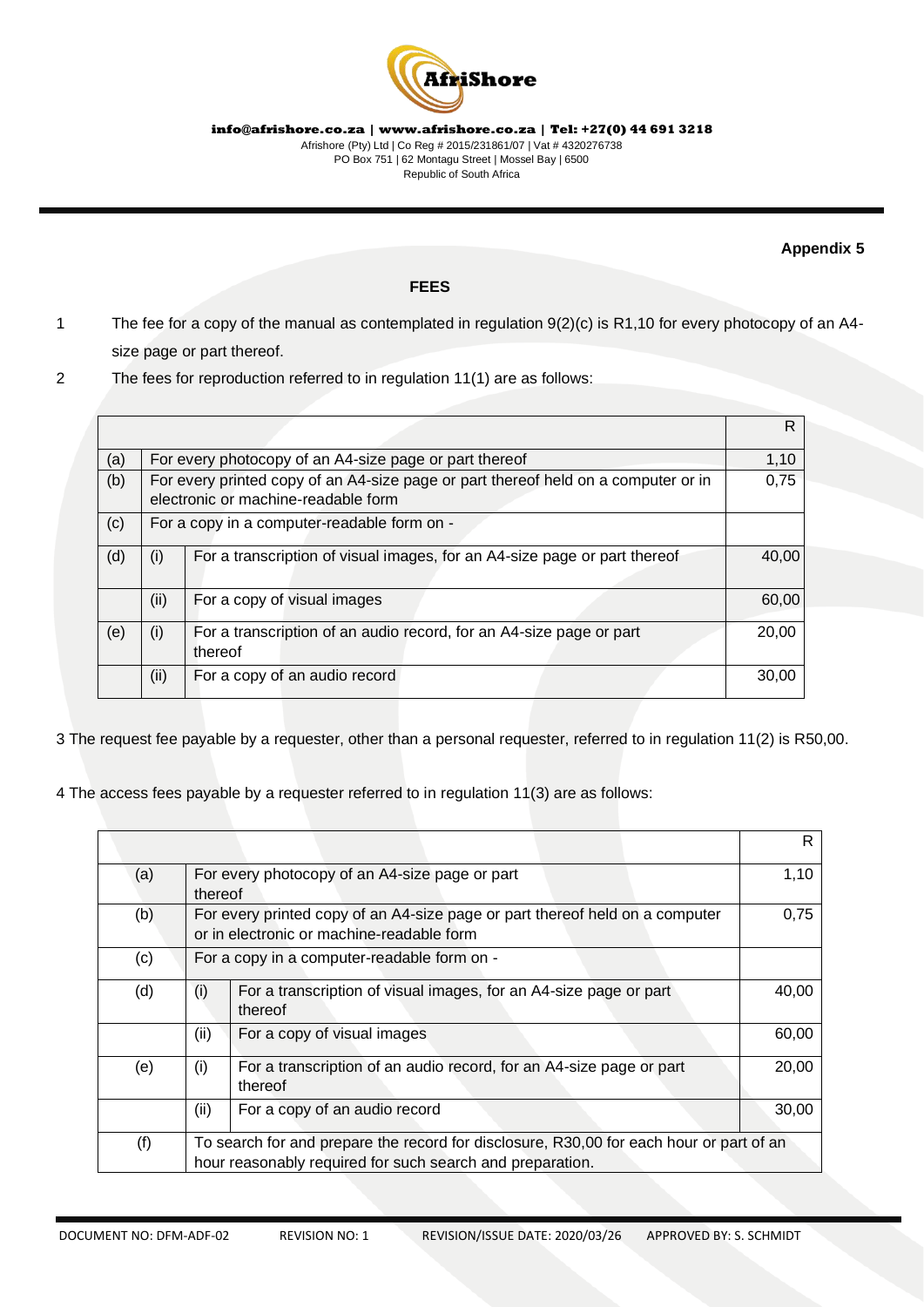

- 5 For purposes of section 54(2) of PAIA, the following applies:
	- 5.1 Six hours as the hours to be exceeded before a deposit is payable; and
	- 5.2 one third of the access fee is payable as a deposit by the requester.
- 6 The actual postage is payable when a copy of a record must be posted to a requester.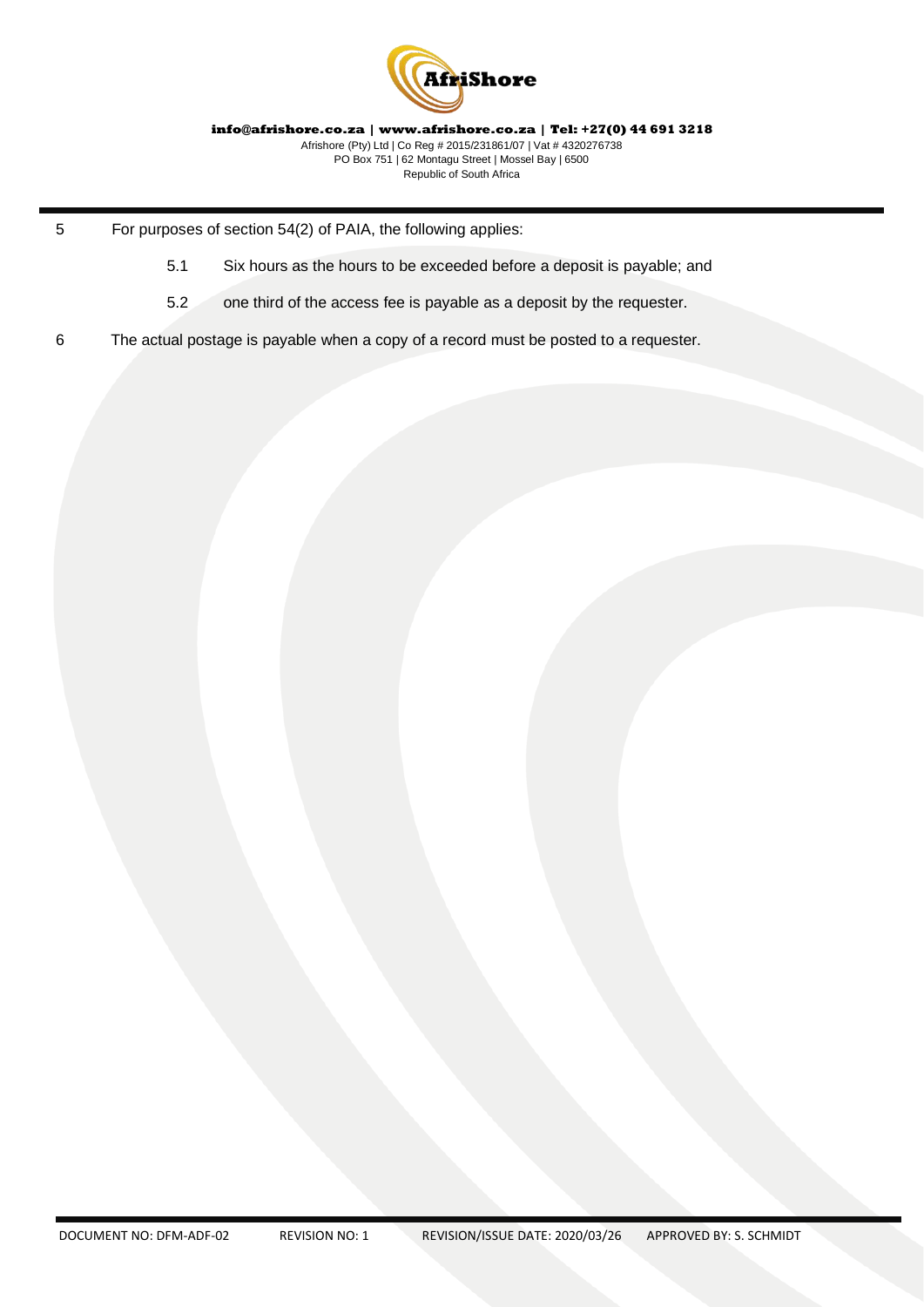

**Appendix 6** 

# **Part 1**

## **PROCESSING OF PERSONAL INFORMATION IN ACCORDANCE WITH POPIA**

| Purpose of the Processing of Personal Information                                                                                                                                                                     | <b>Type of Processing</b>                                                                                            |
|-----------------------------------------------------------------------------------------------------------------------------------------------------------------------------------------------------------------------|----------------------------------------------------------------------------------------------------------------------|
| 1 To provide services to the Customer in accordance with terms agreed to by<br>the Customer;                                                                                                                          | Collection, recording,<br>organization, structuring,<br>storage, adaptation or                                       |
| 2 To undertake activities related to the provision of services and transactions,<br>including:                                                                                                                        | alteration, retrieval,<br>consultation, use, disclosure<br>by transmission,                                          |
| 2.1 to fulfil foreign and domestic legal, regulatory and compliance<br>requirements and comply with any applicable treaty or agreement with or<br>between foreign and domestic governments applicable to the Company; | dissemination or otherwise<br>making available, alignment<br>or combination, restriction,<br>erasure or destruction. |
| 2.2 to verify the identity of Customer representatives who contact the<br>Company or may be contacted by the Company;                                                                                                 |                                                                                                                      |
| 2.3 for risk assessment, information security management, statistical, trend<br>analysis and planning purposes;                                                                                                       |                                                                                                                      |
| 2.4 to monitor and record calls and electronic communications with the                                                                                                                                                |                                                                                                                      |
| Customer for quality, training, investigation and fraud prevention                                                                                                                                                    |                                                                                                                      |
| purposes;                                                                                                                                                                                                             |                                                                                                                      |
| 2.5 for crime detection, prevention, investigation and prosecution; 2.6 to                                                                                                                                            |                                                                                                                      |
| enforce or defend the Company's rights;                                                                                                                                                                               |                                                                                                                      |
| 2.7 and to manage the Company's relationship with the Customer.                                                                                                                                                       |                                                                                                                      |
| 3 The purposes related to any authorised disclosure made in terms of<br>agreement, law or regulation;                                                                                                                 |                                                                                                                      |
| 4 Any additional purposes expressly authorised by the Customer; and                                                                                                                                                   |                                                                                                                      |
| 5 Any additional purposes as may be notified to the Customer or Data<br>Subjects in any notice provided by the Company                                                                                                |                                                                                                                      |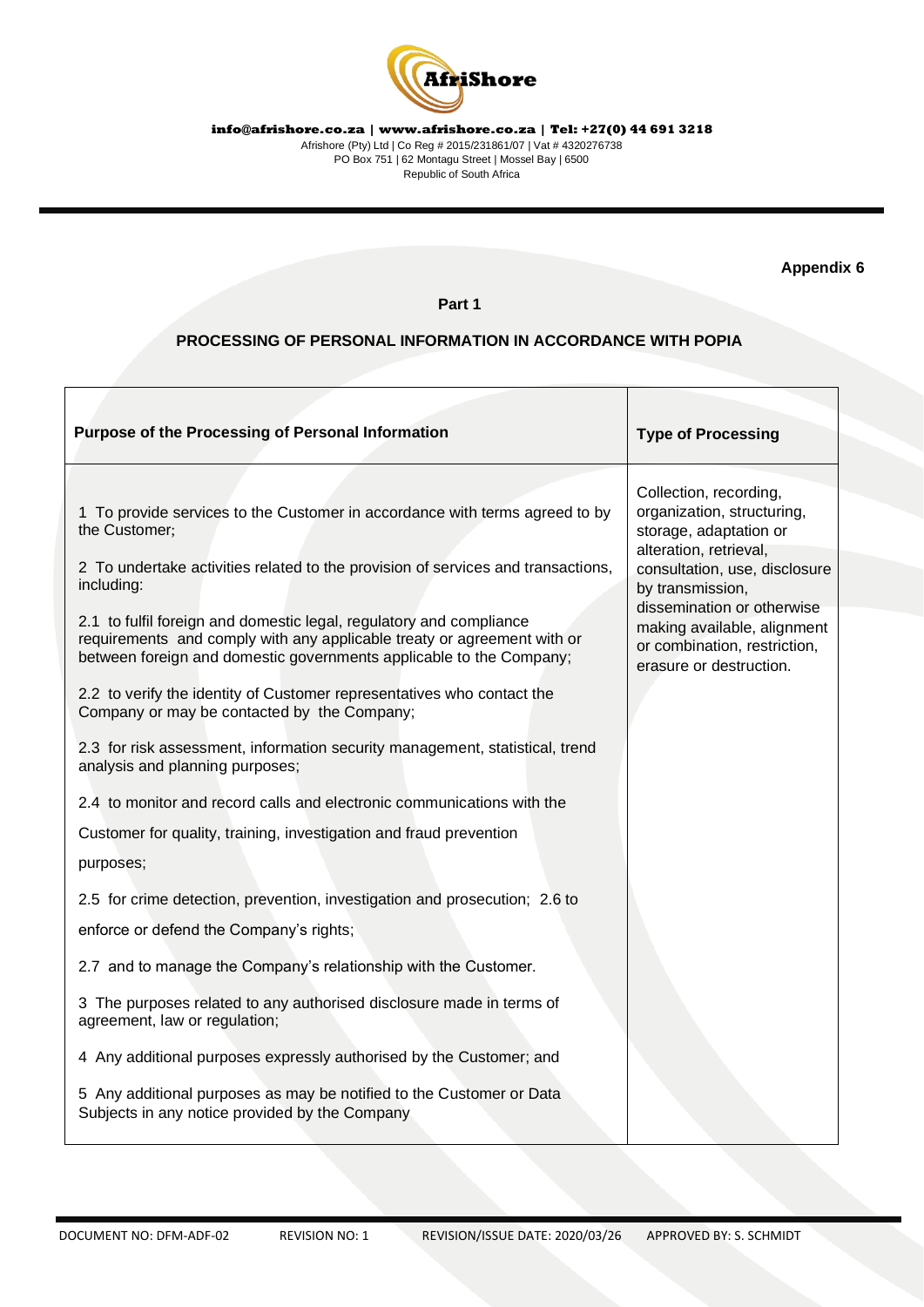

**info@afrishore.co.za | www.afrishore.co.za | Tel: +27(0) 44 691 3218** Afrishore (Pty) Ltd | Co Reg # 2015/231861/07 | Vat # 4320276738

PO Box 751 | 62 Montagu Street | Mossel Bay | 6500 Republic of South Africa

#### **Categories of Data Subjects and categories of Personal Information relating thereto Categories of Data Subjects of and categories of Personal Information relating thereto Data Subject Personal Information Processed Customer: Corporate** Customer Profile information including, account details, payment information, corporate structure, customer risk rating and other customer information including to the extent the categories of information relate to individuals or representatives of customers (e.g., shareholders, directors, etc.) required for the abovementioned purposes • Individual. Name; contact details (Company E-Mail Address, Company Telephone Number), client details (Home Facsimile Number, Home Postal Address, Home Telephone Number, Personal Cellular, Mobile Number, Personal E-Mail Address); regulatory identifiers (e.g., tax identification number). Account information (Bank Account Currency Code, Bank Account Id, Bank Account Name, Bank Account Number, Bank Account Type, Bank account balance); transaction details and branch details; photographs; other identification and verification data as contained in images of ID card, passport and other ID documents; images of signatures) **Natural** Persons. • Juristic Persons. Personal data relating to a Data Subject received by or on behalf of the Company from the Customer, Customer affiliates and their respective representatives and related parties in the course of providing accounts and services to the Customer or in connection with a transaction or services. Customer personal data may include names, contact details, identification and verification information, nationality and residency information, taxpayer identification numbers, bank account and transactional information (where legally permissible), to the extent that these amount to personal data under POPIA. **Payment beneficiaries**: Bank Account Currency Code, Bank Account Id, Bank Account Name, Bank Account Number, Bank Account Type; beneficiary address, transaction details; payment narrative. **Personnel**: Name; employee ID number; business contact details (address/telephone number/email address)

# **Part 2**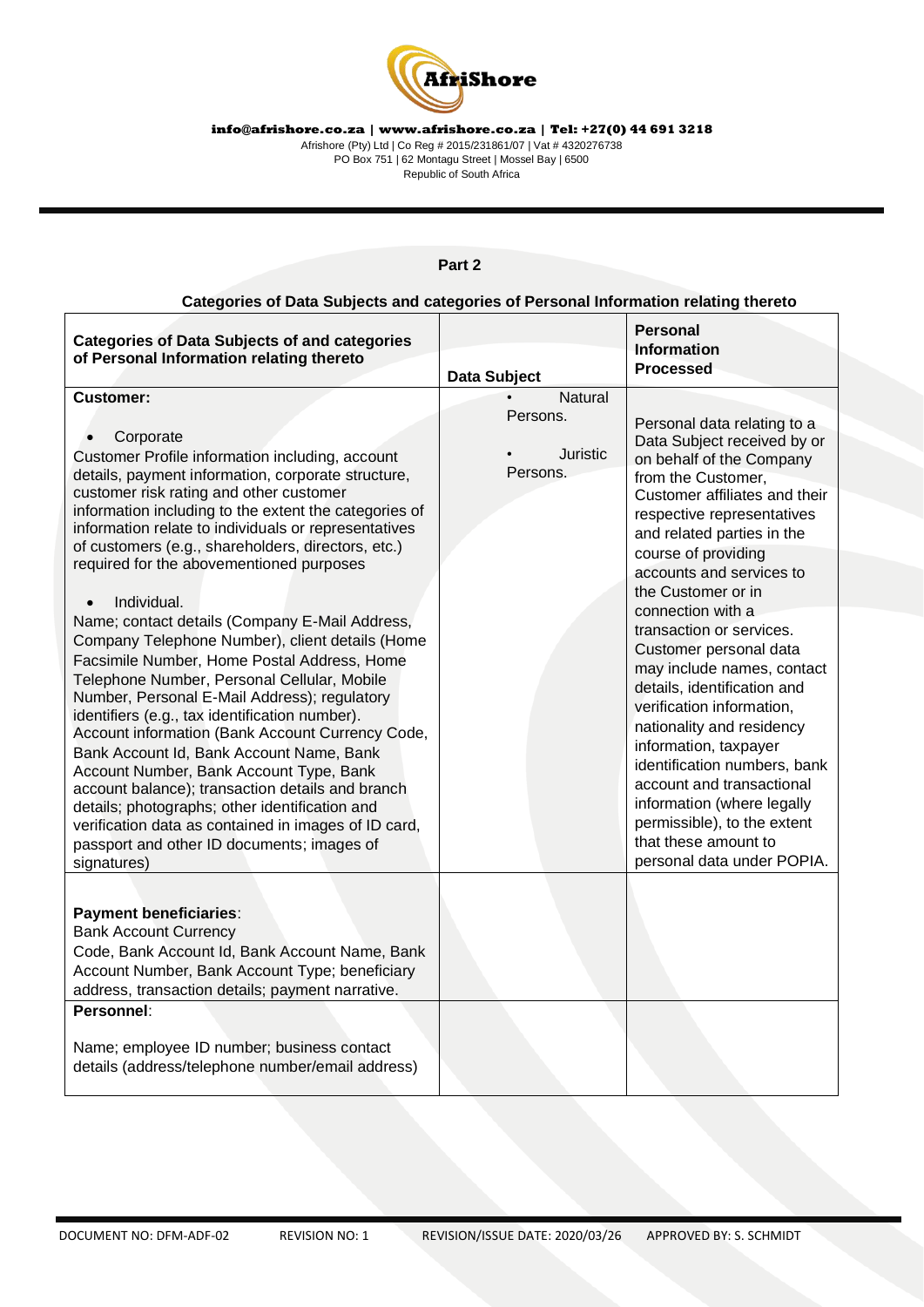

Afrishore (Pty) Ltd | Co Reg # 2015/231861/07 | Vat # 4320276738 PO Box 751 | 62 Montagu Street | Mossel Bay | 6500 Republic of South Africa

#### **Part 3**

#### **Recipients of Personal Information**

The Company, its affiliates and their respective representatives

#### **Part 4**

#### **Cross border transfers of Personal Information**

When making authorized disclosures or transfers of personal information in terms of section 72 of POPIA, Personal Data may be disclosed to recipients located in countries which do not offer a level of protection for those data as high as the level of protection as South Africa.

#### **Part 5**

#### **Description of information security measures**

The Company undertakes to institute and maintain the data protection measures to accomplish the following objectives outlined below. The details given are to be interpreted as examples of how to achieve an adequate data protection level for each objective. The Company may use alternative measures and adapt to technological security development, as needed, provided that the objectives are achieved.

#### 1 Access Control of Persons

The Company shall implement suitable measures in order to prevent unauthorized persons from gaining access to the data processing equipment where the data are processed.

2 Data Media Control

The Company undertakes to implement suitable measures to prevent the unauthorized manipulation of media, including reading, copying, alteration or removal of the data media used by the Company and containing personal data of Customers.

#### 3 Data Memory Control

The Company undertakes to implement suitable measures to prevent unauthorized input into data memory and the unauthorized reading, alteration or deletion of stored data.

4 User Control

The Company shall implement suitable measures to prevent its data processing systems from being used by unauthorized persons by means of data transmission equipment.

5 Access Control to Data

The Company represents that the persons entitled to use the Company's data processing system are only able to access the data within the scope and to the extent covered by their respective access permissions (authorization).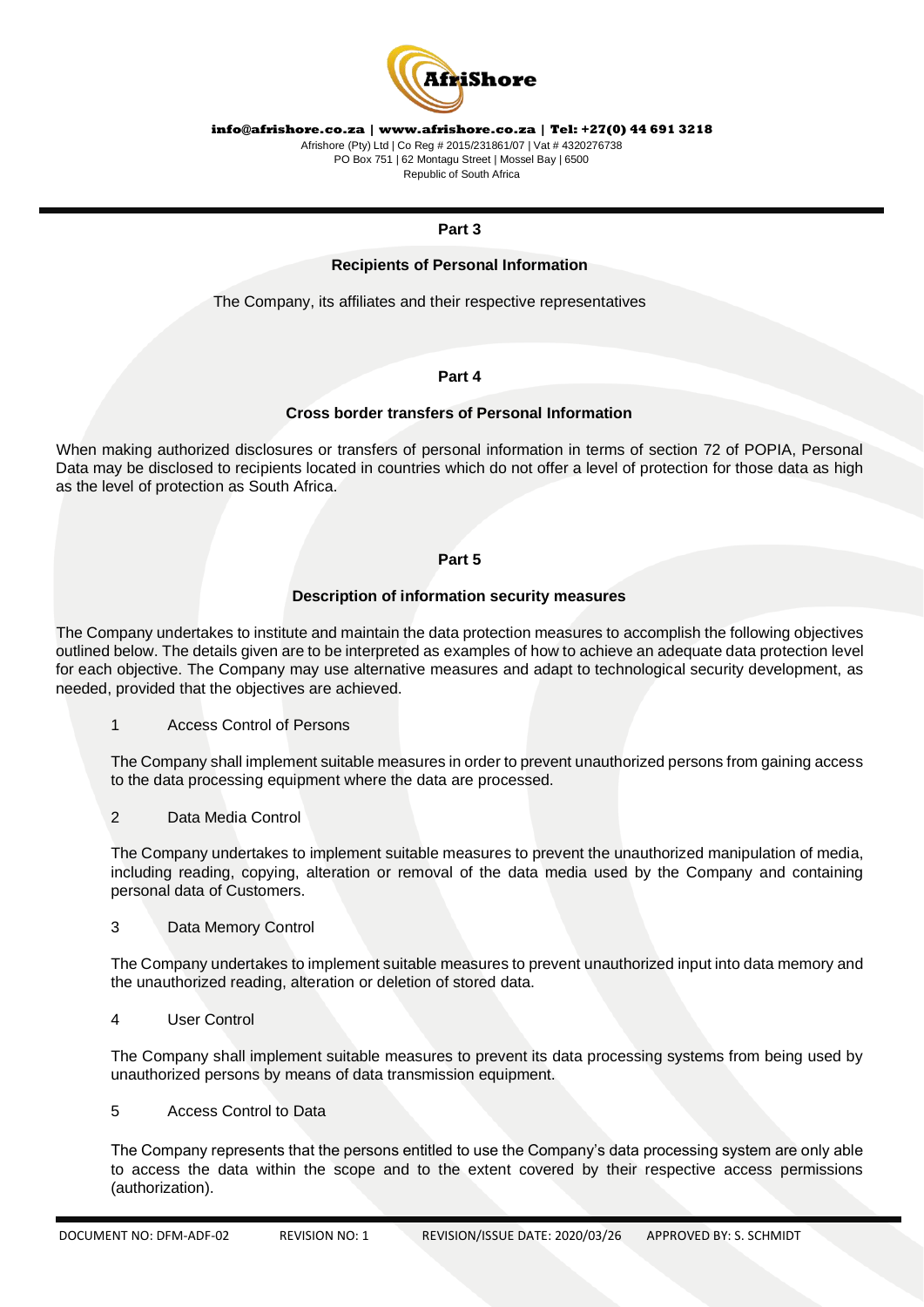

#### 6 Transmission Control

The Company shall be obliged to enable the verification and tracing of the locations / destinations to which the personal information is transferred by utilization of the Company's data communication equipment / devices.

## 7 Transport Control

The Company shall implement suitable measures to prevent Personal Information from being read, copied, altered or deleted by unauthorized persons during the transmission thereof or during the transport of the data media.

8 Organization Control

The Company shall maintain its internal organization in a manner that meets the requirements of this Manual.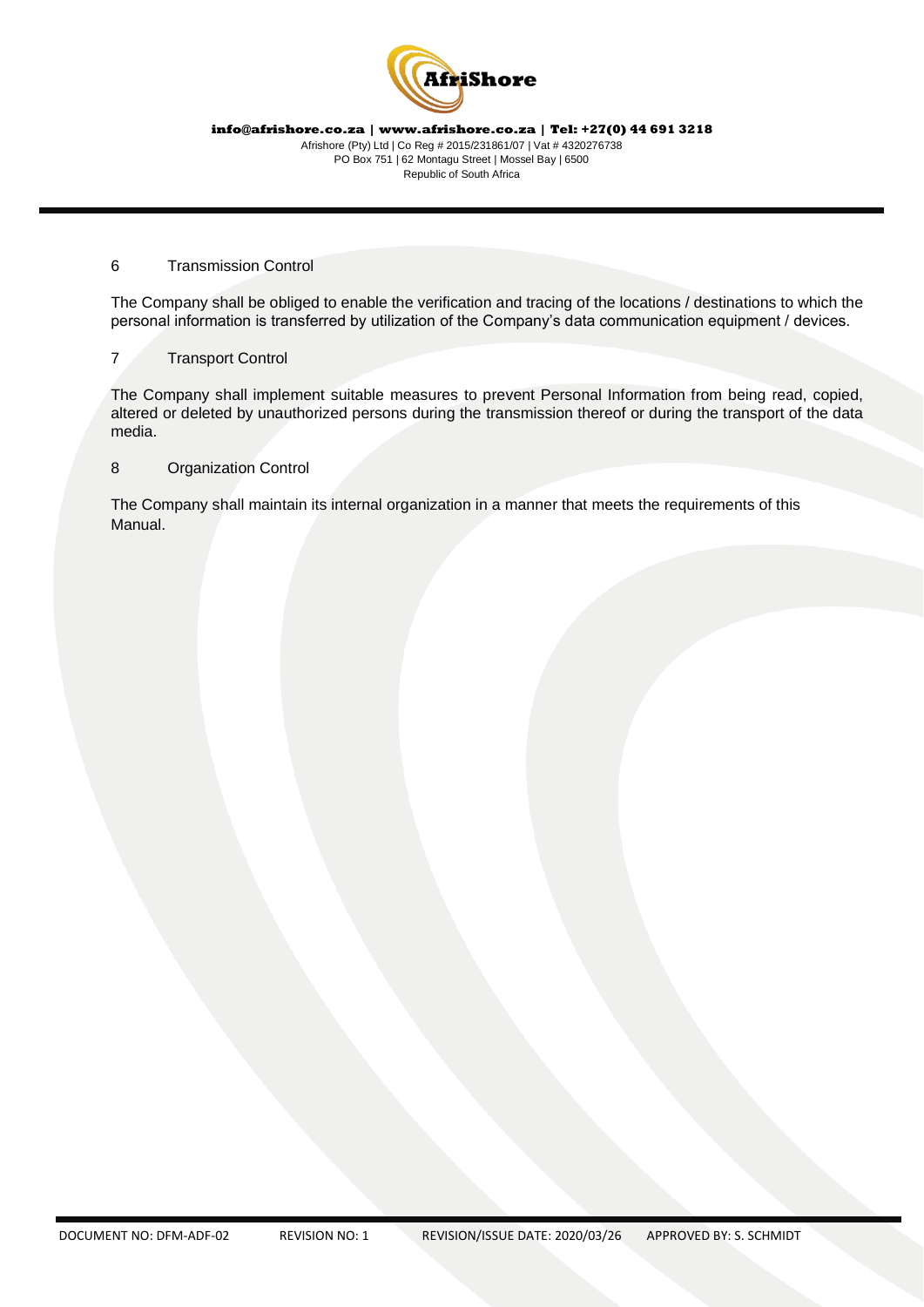

**Appendix 7** 

# **OBJECTION TO THE PROCESSING OF PERSONAL INFORMATION IN TERMS OF SECTION 11(3) OF THE PROTECTION OF PERSONAL INFORMATION ACT, 2013**

## **REGULATIONS RELATING TO THE PROTECTION OF PERSONAL INFORMATION, 2018**

#### **Note:**

1 Affidavits or other documentary evidence as applicable in support of the objection may be attached.

2 If the space provided for in this Form is inadequate, submit information as an Annexure to this Form and sign each page.

3 Complete as is applicable.

| A                                            | <b>DETAILS OF DATA SUBJECT</b> |
|----------------------------------------------|--------------------------------|
|                                              |                                |
| Name(s) and surname/ registered name of data |                                |
| subject:                                     |                                |
|                                              |                                |
| Unique Identifier/ Identity Number           |                                |
|                                              |                                |
| Residential, postal or business address:     |                                |
|                                              |                                |
|                                              |                                |
| Contact number(s):                           |                                |
|                                              |                                |
| Fax number / E-mail address:                 |                                |
|                                              |                                |
| в                                            | DETAILS OF RESPONSIBLE PARTY   |
|                                              |                                |
| Name(s) and surname/ registered name of data |                                |
| subject:                                     |                                |
|                                              |                                |
| Residential, postal or business address:     |                                |
|                                              |                                |
|                                              |                                |
| Contact number(s):                           |                                |
|                                              |                                |
| Fax number / E-mail address:                 |                                |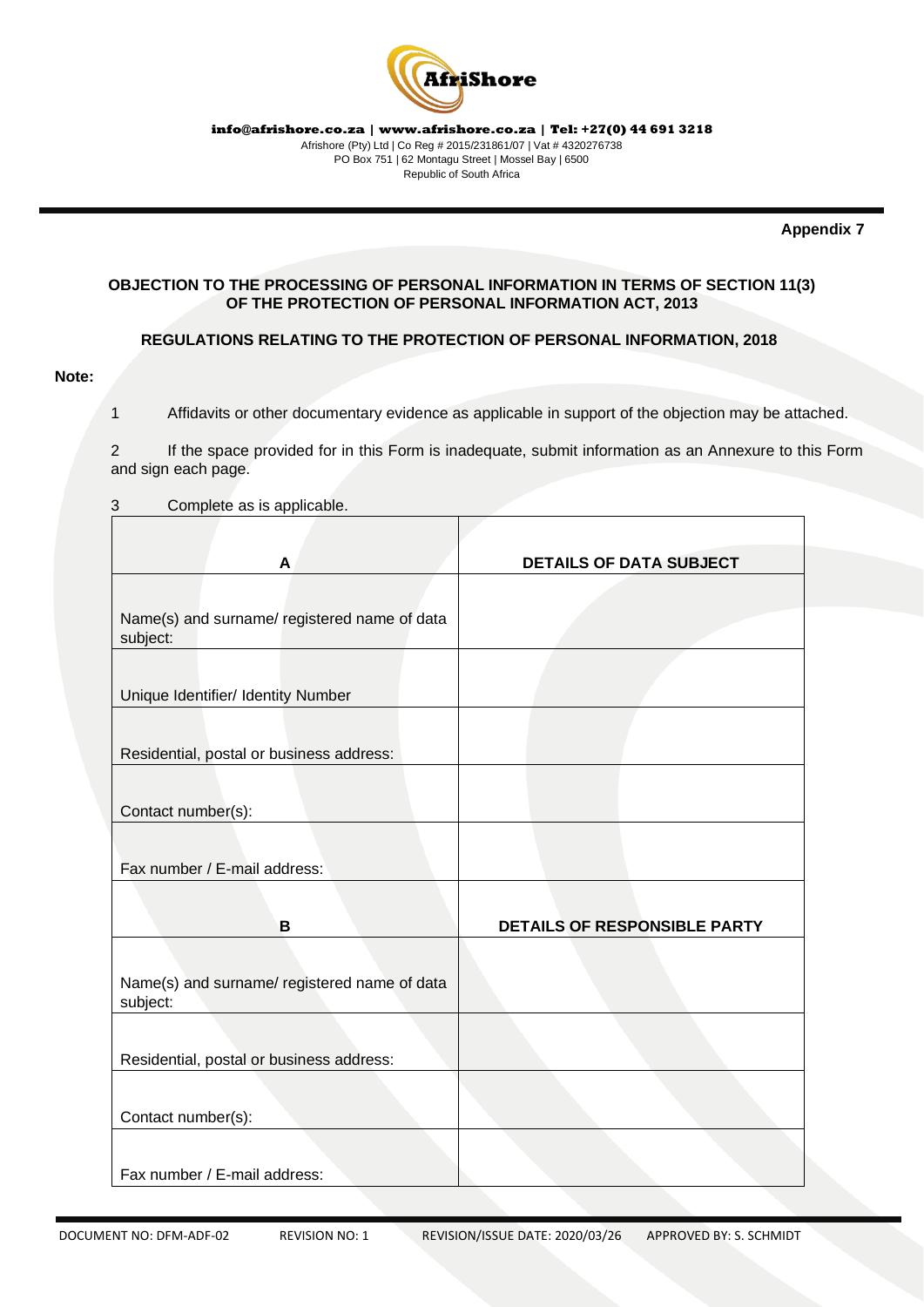

Afrishore (Pty) Ltd | Co Reg # 2015/231861/07 | Vat # 4320276738 PO Box 751 | 62 Montagu Street | Mossel Bay | 6500 Republic of South Africa

|  | <b>REASONS FOR OBJECTION IN TERMS OF</b><br>SECTION 11(1)(d) to (f) (Please provide<br>detailed reasons for the objection) |
|--|----------------------------------------------------------------------------------------------------------------------------|
|  |                                                                                                                            |
|  |                                                                                                                            |

**Signed at .......................................... this ...................... day of ...........................20………...** 

**............................................................** 

**Signature of data subject/designated person**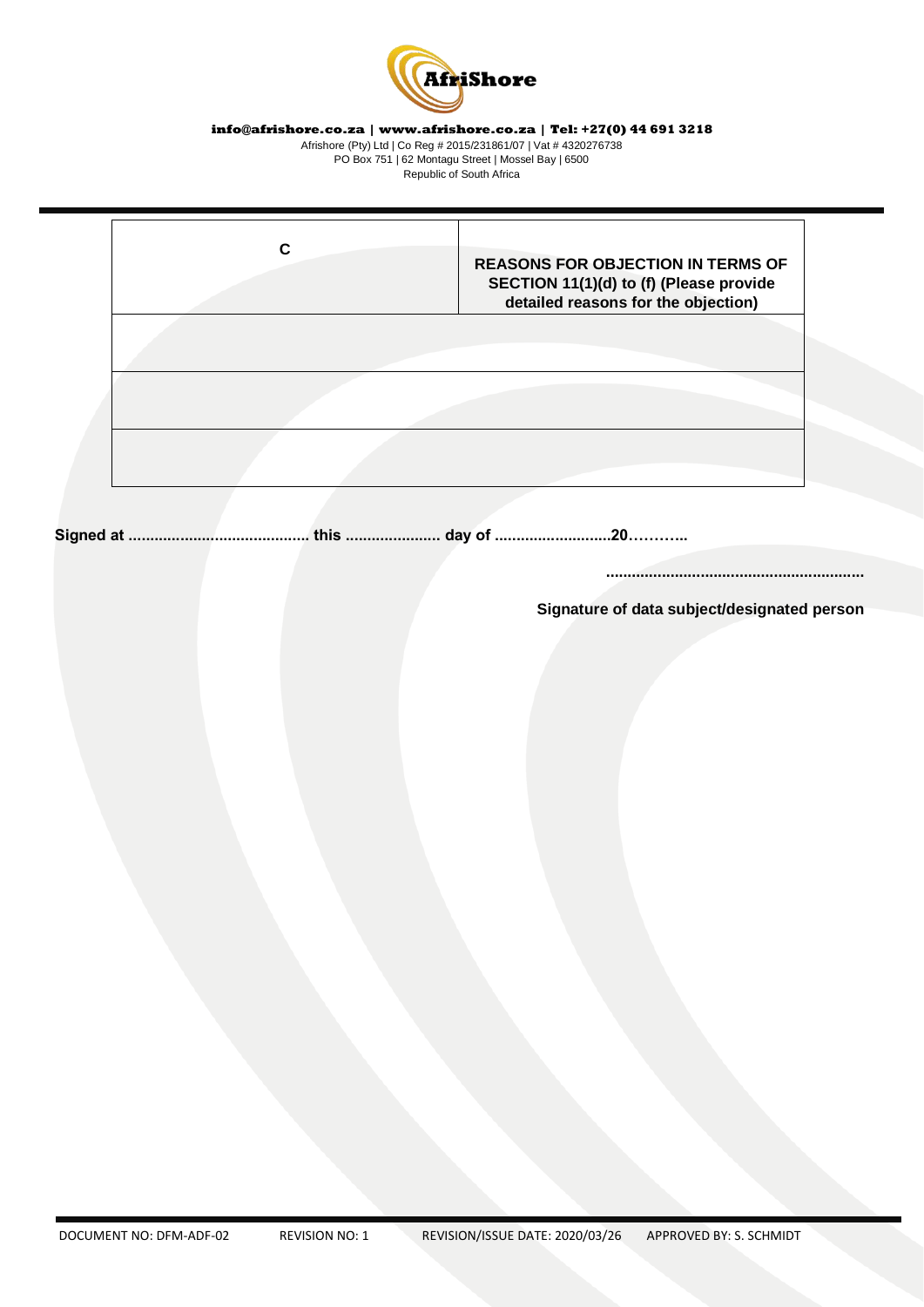

**Appendix 8** 

# **REQUEST FOR CORRECTION OR DELETION OF PERSONAL INFORMATION OR DESTROYING OR DELETION OF RECORD OF PERSONAL INFORMATION IN TERMS OF SECTION 24(1) OF THE PROTECTION OF PERSONAL INFORMATION ACT, 2013**

# **REGULATIONS RELATING TO THE PROTECTION OF PERSONAL INFORMATION, 2018**

# **[Regulation 3]**

## **Note:**

- 1. Affidavits or other documentary evidence as applicable in support of the request may be attached.
- 2. If the space provided for in this Form is inadequate, submit information as an Annexure to this Form and sign each page.
- 3. Complete as is applicable.

Mark the appropriate box with an "x".

## **Request for:**

**Correction or deletion of the personal information about the data subject which is in possession or under the control of the responsible party.** 

**Destroying or deletion of a record of personal information about the data subject which is in possession or under the control of the responsible party and who is no longer authorised to retain the record of information.** 

| A                                                        | <b>DETAILS OF DATA SUBJECT</b> |
|----------------------------------------------------------|--------------------------------|
| Name(s) and surname/ registered<br>name of data subject: |                                |
| Unique Identifier/ Identity Number                       |                                |
| Residential, postal or business<br>address:              |                                |
| Contact number(s):                                       |                                |
| Fax number / E-mail address:                             |                                |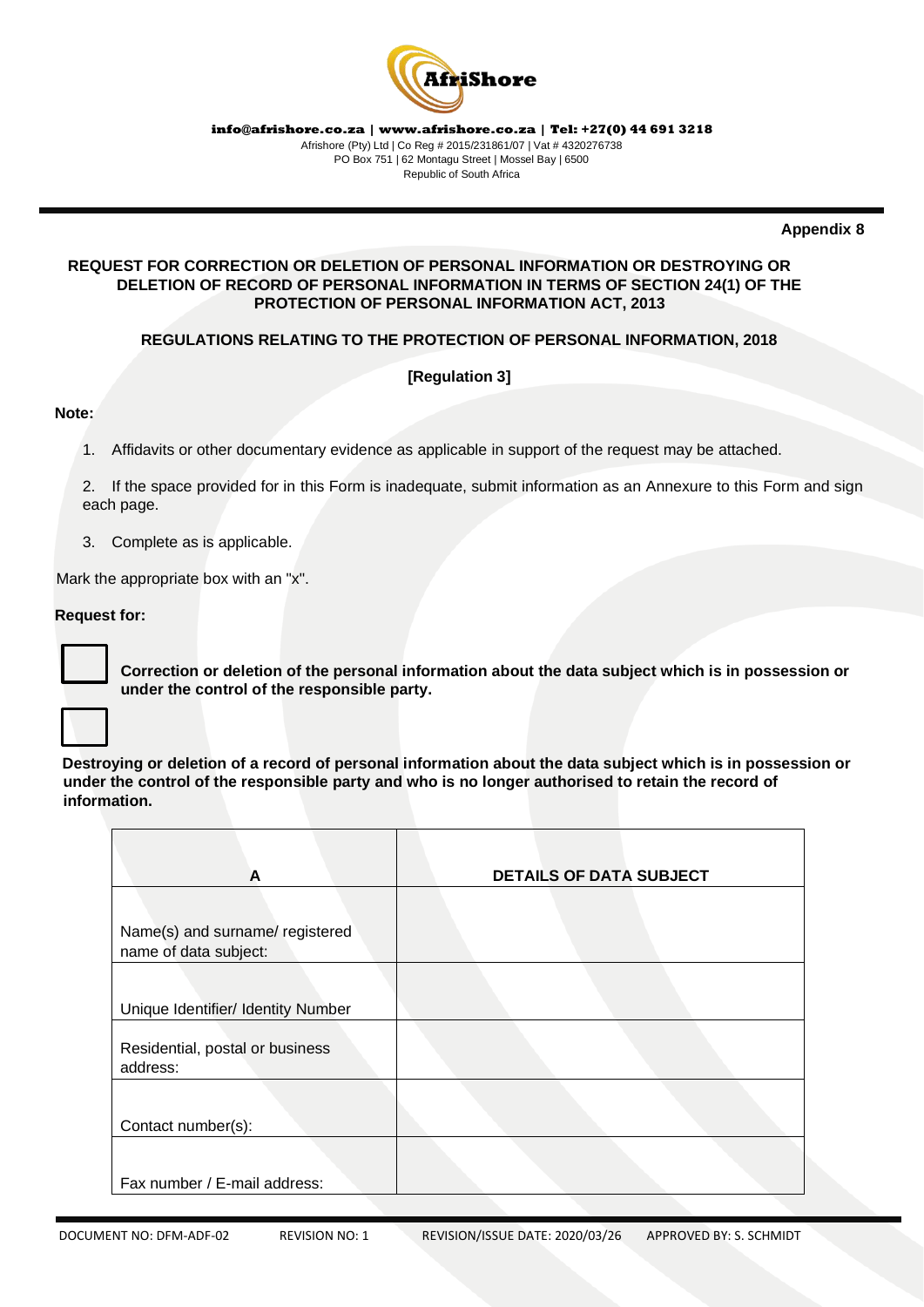

Afrishore (Pty) Ltd | Co Reg # 2015/231861/07 | Vat # 4320276738 PO Box 751 | 62 Montagu Street | Mossel Bay | 6500 Republic of South Africa

|                                                          | DETAILS OF RESPONSIBLE PARTY                                                                                                                                                                                                                                                                                                                                                                                                      |
|----------------------------------------------------------|-----------------------------------------------------------------------------------------------------------------------------------------------------------------------------------------------------------------------------------------------------------------------------------------------------------------------------------------------------------------------------------------------------------------------------------|
| Name(s) and surname/ registered<br>name of data subject: |                                                                                                                                                                                                                                                                                                                                                                                                                                   |
| Residential, postal or business<br>address:              |                                                                                                                                                                                                                                                                                                                                                                                                                                   |
| Contact number(s):                                       |                                                                                                                                                                                                                                                                                                                                                                                                                                   |
| Fax number / E-mail address:                             |                                                                                                                                                                                                                                                                                                                                                                                                                                   |
| $\mathbf c$                                              | <b>REASONS FOR OBJECTION IN TERMS OF</b><br>SECTION 11(1)(d) to (f) (Please provide detailed<br>reasons for the objection)                                                                                                                                                                                                                                                                                                        |
|                                                          |                                                                                                                                                                                                                                                                                                                                                                                                                                   |
|                                                          |                                                                                                                                                                                                                                                                                                                                                                                                                                   |
|                                                          |                                                                                                                                                                                                                                                                                                                                                                                                                                   |
| D                                                        | <b>REASONS FOR *CORRECTION OR DELETION OF</b><br>THE PERSONAL INFORMATION ABOUT THE DATA<br>SUBJECT IN TERMS OF SECTION 24(1)(a) WHICH IS<br>IN POSSESSION OR UNDER THE CONTROL<br>OF THE RESPONSIBLE PARTY; and or<br><b>REASONS FOR *DESTRUCTION OR</b><br>DELETION OF A RECORD OF PERSONAL<br><b>INFORMATION ABOUT THE DATA SUBJECT</b><br>IN TERMS OF SECTION 24(1)(b) WHICH THE<br>RESPONSIBLE PARTY IS NO LONGER AUTHORISED |